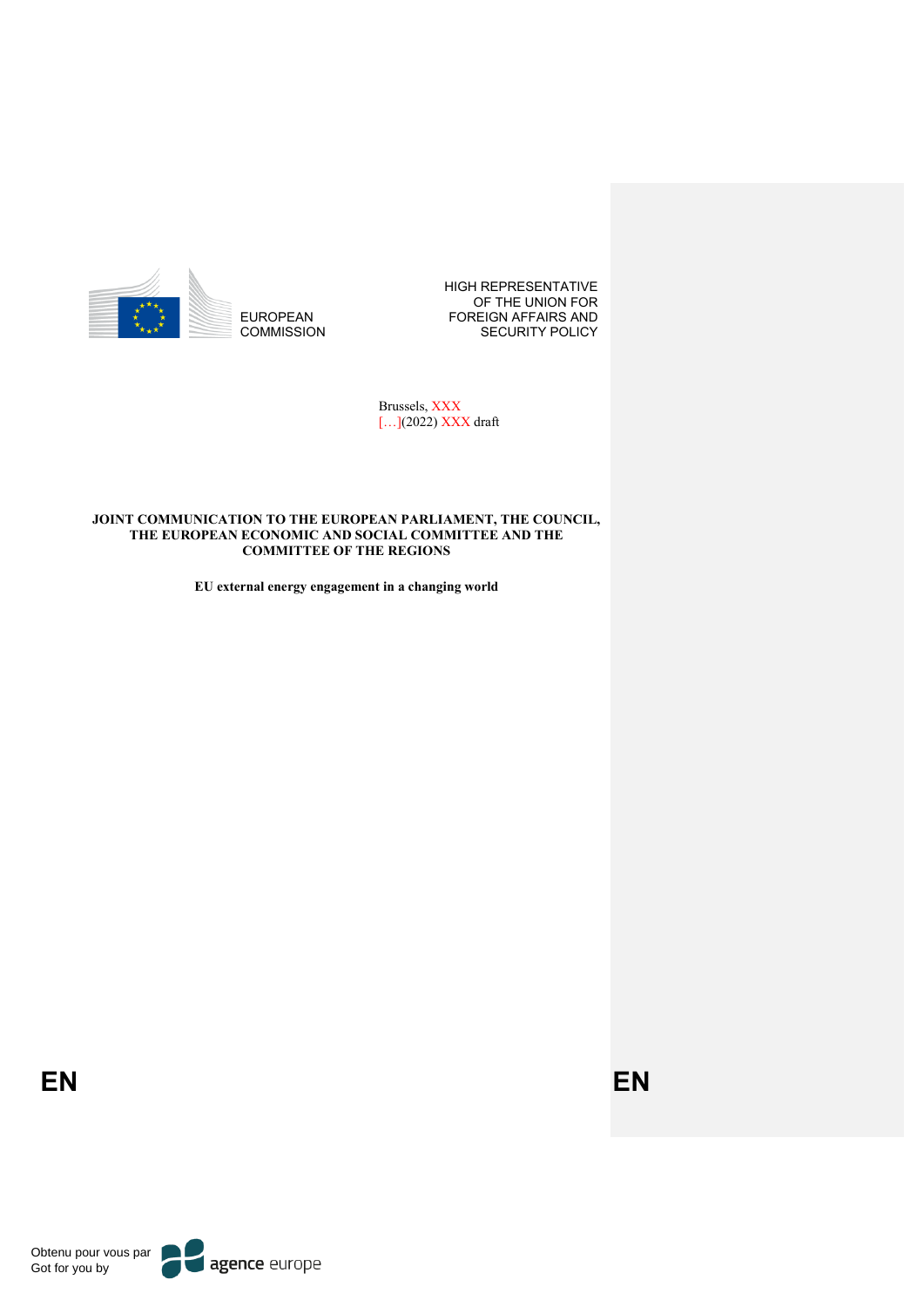### **1. Introduction**

The European Union and the world are facing an energy crisis, aggravated by Russia's invasion of Ukraine, and a deepening climate emergency. Russia's actions have exacerbated the situation on the already tight global energy markets, creating security of supply risks and causing prices to surge to historical highs. At the same time, the first impacts of the climate change are already felt across the world.

The cascading effects of these crises on the global economy that is already battered by the COVID-19 pandemic are clearly visible. The EU needs to act both to ensure its own resilience as well as to support the countries most affected.

The European Union has been determined and united in its response to Russia's aggression, including imposing sanctions targeting its energy sector. We stand in full solidarity with Ukraine and continue supporting its energy system after the emergency synchronisation of electricity grids with the Continental Europe grid.

The invasion, involving one of the world's largest energy suppliers and the main gas transit country to Europe, has disrupted the global energy markets. It has profound implications for EU's energy policy and its energy relations with international partners, exposing the links between energy security and global stability. The war is disrupting supply chains and trade patterns, and inflating commodity prices, with developing partner countries taking the hardest hit.

Russian's military aggression against Ukraine has exposed the risks inherent in heavy dependence on imported fossil fuels. Despite the diversification measures taken since the 2009 gas crisis, Europe is still too dependent on a supplier who is willing to use energy as a weapon. To put an end to this vulnerability and strengthen our resilience, Europe must accelerate its clean energy transition and diversify its energy supplies.

The EU had already set course on ambitious policies to get to climate neutrality in 2050. With the implementation of the European Green deal and the Fit for 55 Package the EU will reduce its consumption of gas by 35% and the consumption of oil by 46% within the next 8 years. Building on this proposal, the European Commission presented a REPowerEU plan<sup>1</sup> on 8 March, providing a blueprint to put an end to the imports of fossil energy from Russia by 2027 and speed up the clean energy transition.

To achieve this strategic objective, the European Union will reorient its gas and oil imports to other existing or new supply partners, while accelerating the deployment of renewable sources of energy and the implementation of energy efficiency and demand reduction measures across the board. Higher fossil fuel prices and the new ambition under RePowerEU will accelerate the pace at which the EU moves away from fossil fuels in the next decade. It will strengthen EU's resilience and strategic autonomy, as well as energy security, sustainability and affordability.

<sup>1</sup> RePowerEU Communication, EUR-Lex - 52022DC0108 - EN - EUR-Lex (europa.eu)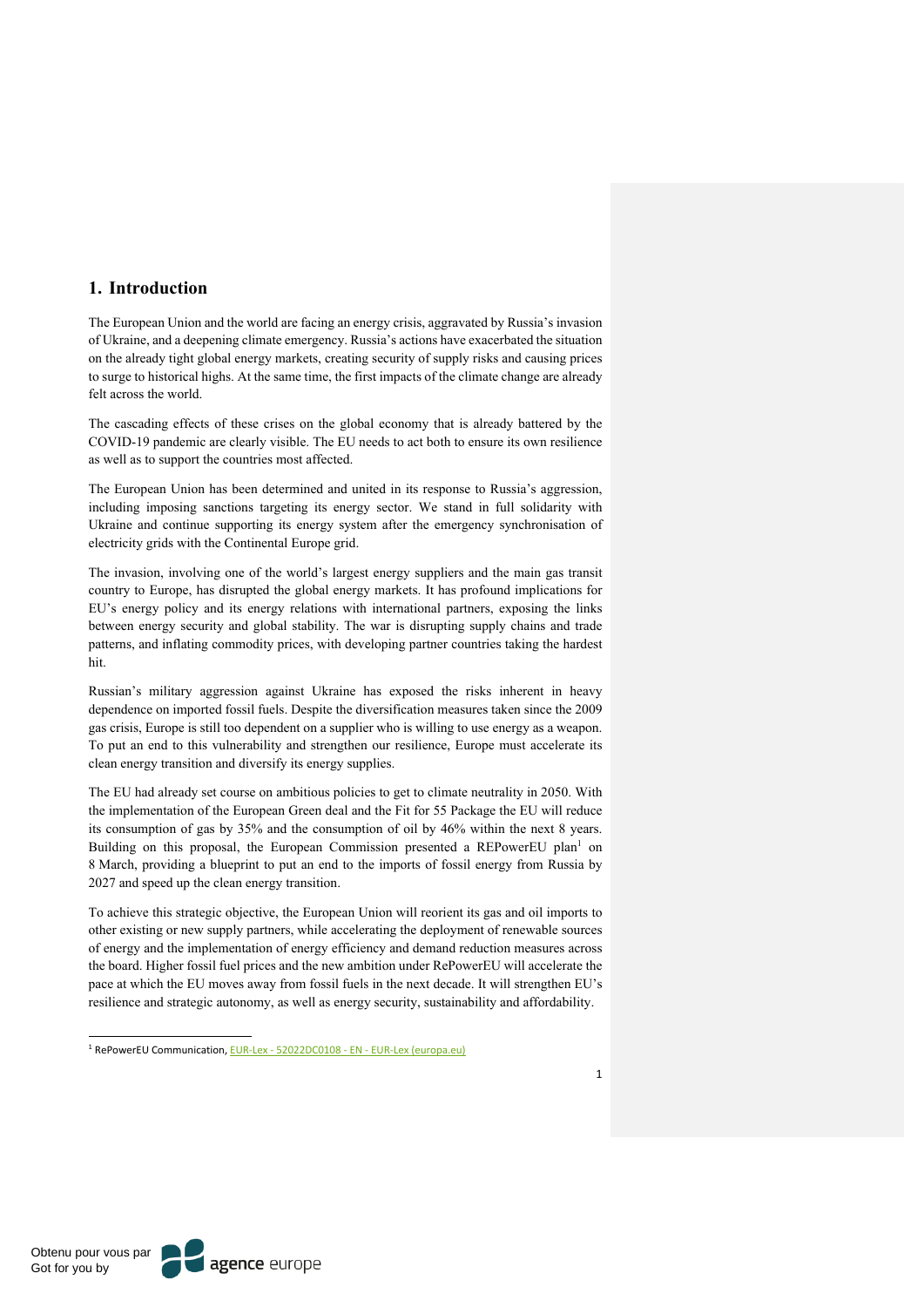The implementation of the REPowerEU takes place in the context of the transformation of the European and global energy system in response to the climate emergency and will accelerate or amplify some of its trends. A growing number of countries has announced at the COP 26 ambitious net zero objectives and decarbonisation strategies, covering 70% of global CO2 emissions. Similarly, investors, businesses, and industry are increasingly internalising the need for a green transition, and often leading the way.

These trends must speed up further, if the world is to avoid a climate crisis. The sixth Intergovernmental Panel on Climate Change report warns that global Greenhouse Gas emissions must peak by 2025 and be reduced by 43% in 2030 to remain on track for meeting the Paris Agreement.

As a result of these dynamics, accelerated by the broader geopolitical developments in this decade, new patterns of trade will be emerging, focused on technologies more than exchange of commodities. To develop the needed technologies, the trade of critical raw materials is due to increase and diversify. New opportunities for producing energy will arise for countries who were not endowed with fossil fuel resources and the need for new interconnections will appear. While trade in conventional energy commodities will progressively decline, new commodities such as renewable hydrogen and ammonia will begin to be traded internationally. New rules, standards and governance arrangements will be required.

The European Union must be ready to work in this new geopolitical environment. There will be new opportunities for Europe to build on its green technological leadership, and to promote a more equitable and sustainable development across the world, but also new challenges for its energy security and the resilience of its supply chains, in particular the critical raw materials.

All these elements require the European Union to reinforce its engagement with partners and strengthen its external energy policy in order to respond to the climate crisis and be fit for purpose in a new, complex and fast changing global context. While similarly, in the short term, redressing the risk of a disruption of the energy markets due to Russia's invasion of Ukraine. The EU must continue to be agile so as to be able to adapt swiftly and appropriately to changing circumstances. This Communication must be seen in that light.

The EU external energy policy will:

- **facilitate the diversification of fossil fuel imports and clean energy acceleration efforts required by REPowerEU, strengthening EU's resilience and strategic autonomy;**
- **support Ukraine and others directly affected by the Russian aggression, as well as mitigating the impact on partners across the world;**
- **lead and accelerate the global green and just energy transition;**
- **reinforce and develop long-term partnerships to ensure sustainable, secure and affordable energy for the EU and the world.**

In line with the mandate from the Foreign Affairs Council conclusions of January 2021 and following up the conclusions of the March 2022 European Council, this Communication

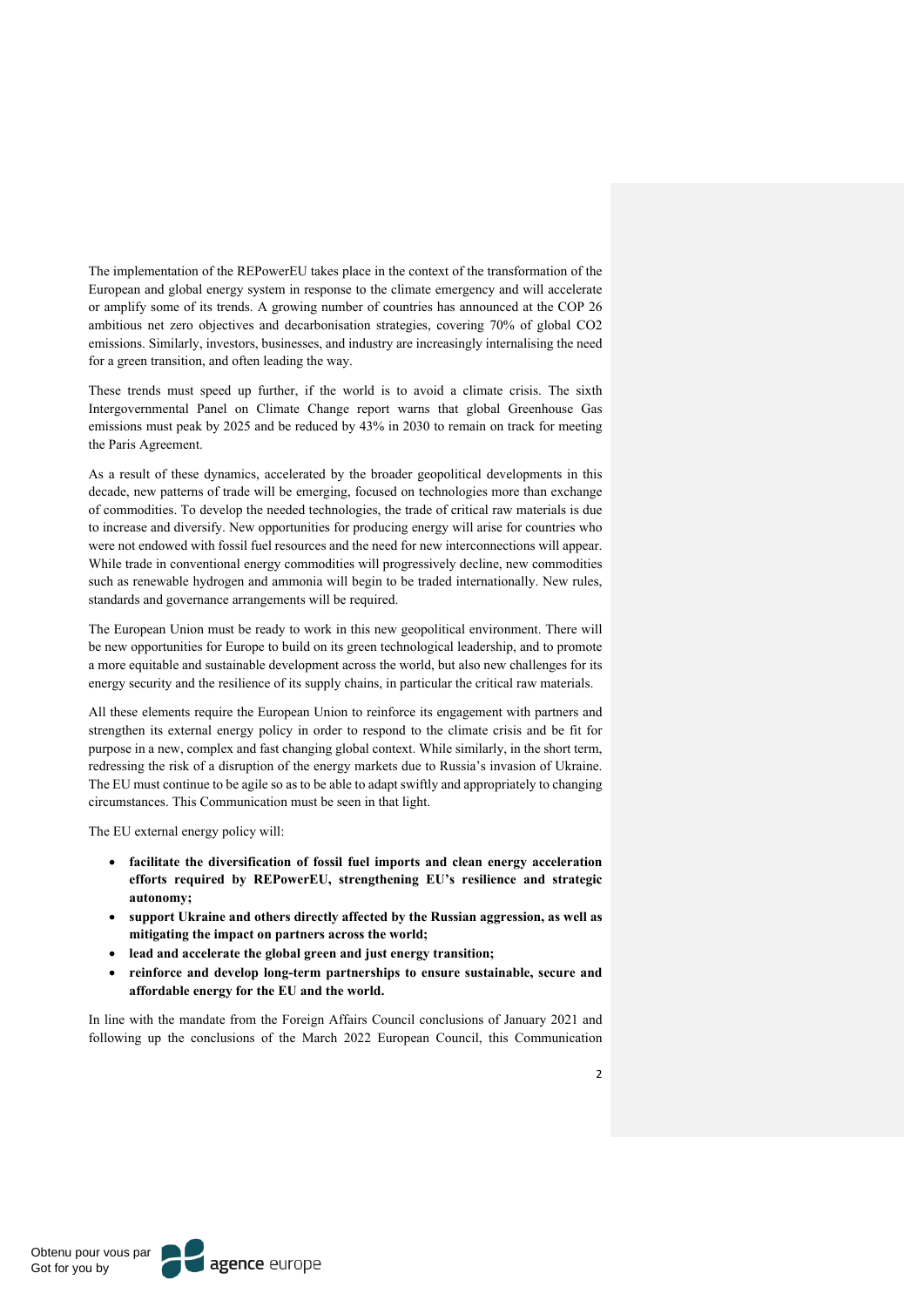complements the REPowerEU plan. It presents the strategic direction, the priority actions and the new tools needed for a robust external energy policy in pursuit of sustainable, affordable and secure energy for Europe and its partners. The European Union will implement this Strategy in close coordination with Member States in a Team Europe approach: 'acting as one' to 'deliver as one'.

### **2. An EU external energy policy for RepowerEU**

On 8 March, the Commission launched the REPowerEU strategy<sup>2</sup> to put an end to its dependency on Russian fossil fuels via diversification of supplies, accelerated use of renewables and greater energy efficiency and savings.

Europe's energy system is set to move to clean energy sources at a faster than expected before the war in Ukraine. Clean energy transition is at the heart of the EU's drive for energy independence. However, moving away from Russian fossil fuels will require replacing some of them with fossil fuels from other international suppliers, considering that EU's domestic oil and gas production is much diminished: we import 90% of our gas consumption, 97% of our oil and 70% of our coal needs. As the EU's gas demand will contract at a faster pace than earlier expected and in order to minimise the risk of stranded investments and assets, the EU will favour diversification strategies which encompass both gas and green hydrogen investments.

### **2.1. Diversifying EU's gas supply**

Today, Russia is Europe's largest gas supplier. In 2021, more than 40% of the EU's overall gas consumption came from Russia: this equals around 155 billion cubic metres of which 15 bcm is in the form of LNG. The REPowerEU plan aims to reduce the dependence on Russian gas by 2/3 by the end of this year and end it by 2027. Most of this gas demand will be substituted with renewables, low carbon energy sources and by energy savings. A substantial part will also have to be replaced by diversifying suppliers and supply routes.

To ensure necessary gas supplies, the EU has to increase its gas imports from non-Russian sources: mostly from LNG (+50 bcm), but also pipeline gas (+10 bcm). This requires putting the relations with traditional suppliers on a new basis and extending trade to new reliable suppliers.

To this end, the EU has launched the EU Energy Platform – to pool demand, coordinate infrastructure use, negotiate with the international partners and prepare for joint gas and hydrogen purchases. This builds on the work done by the Commission since last autumn, reaching out to EU's main LNG and pipeline gas suppliers. These efforts have resulted in record LNG deliveries of 12.5 bcm in April 2022 alone and 42 bcm from January to April 2022. The Platform will integrate ongoing diversification efforts by EU Member States and take into

<sup>2</sup> RePowerEU Communication, EUR-Lex - 52022DC0108 - EN - EUR-Lex (europa.eu)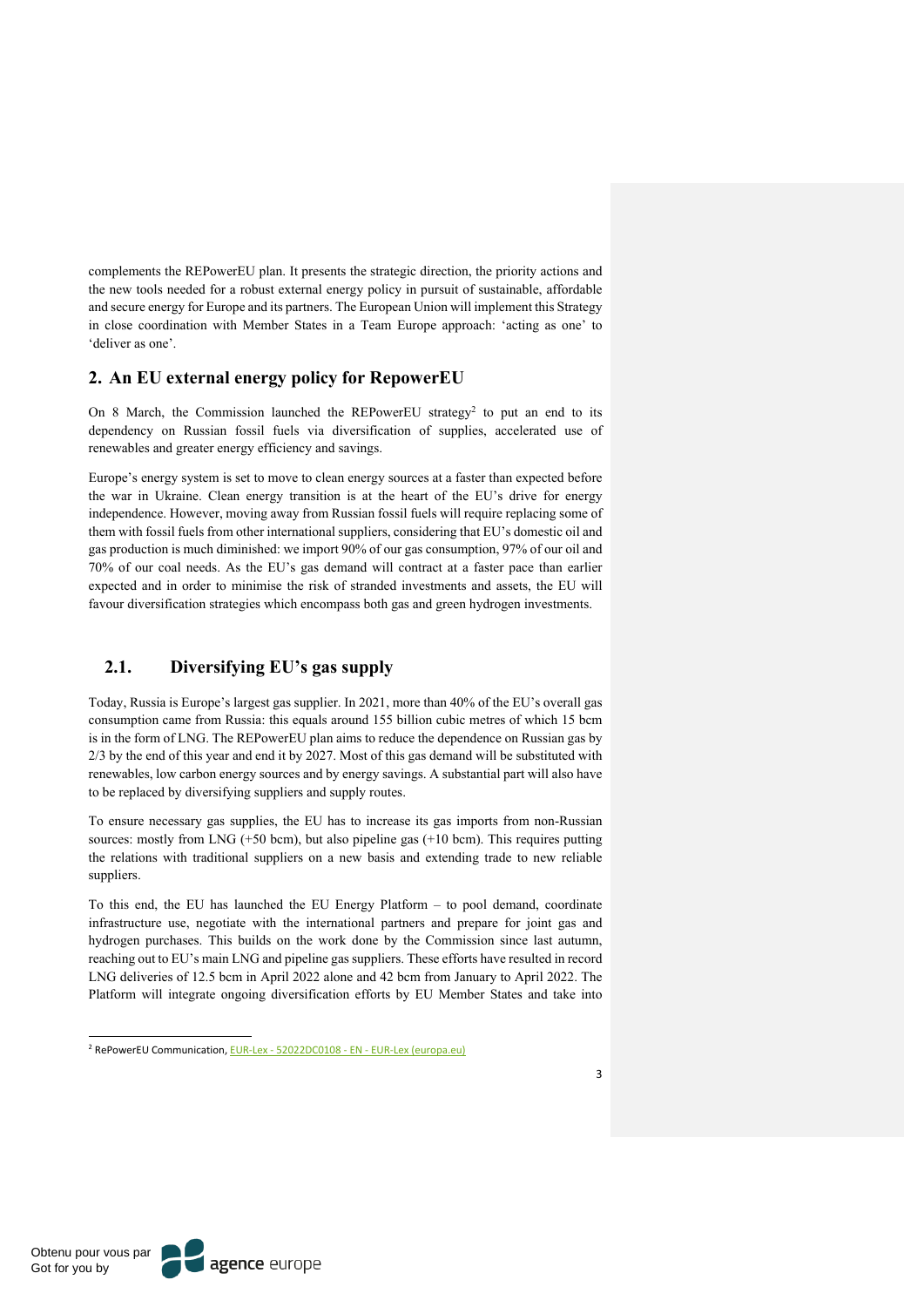account the needs of Ukraine and Moldova, as well as the Western Balkans and Eastern Partnership countries.

With this background, in a joint Statement by Presidents von der Leyen and Biden on cooperation on energy security, the Commission has already reached an agreement with the US for the delivery of additional LNG to the EU (15 bcm in 2022 and approximately 50 bcm annually until 2030), through US exports but also cooperation with other international partners<sup>3</sup>. A similar approach was followed in the joint Statement by President von der Leyen and Canada's Prime Minister Trudeau, which notably establishes a dedicated working group to look at increasing LNG deliveries in the coming years.

The negotiations of a trilateral Memorandum of Understanding with Egypt and Israel on supplying Europe with LNG have started and a dedicated working group has been established with Canada to look at increasing gas deliveries in the coming years. Japan and Korea have already redirected a number of LNG cargoes to Europe and work continues to use this option in the future. Qatar stands ready to facilitate swaps with Asian countries. In terms of pipeline gas, Norway has already increased its deliveries to Europe and both Algeria and Azerbaijan have expressed their willingness to do so.

Countries in sub-Saharan Africa, and in particular in Western Africa like Nigeria, already supplying 15% of EU 2021 imports, Senegal, and Angola still offer untapped LNG potential. Forecasts suggest that production of gas from Africa as a whole could reach from about 260 bcm in 2022 up to 470 billion cubic metres by the late 2030s4.

This need to increase supplies takes place against the backdrop of growing global demand and high prices of LNG, driven by COVID-19 recovery, China's increased assertiveness and the uncertainty caused by Russia's invasion of Ukraine. While the EU's actions to diversify its energy supply are wholly legitimate, it should have a keen eye for the interests of global partners. As the overall gas consumption in the EU will decrease, it is crucial to ensure that gas cooperation is linked to long-term energy cooperation on hydrogen and other clean energy sources.

In parallel to these efforts, the EU must work to ensure open, flexible, liquid and wellfunctioning global LNG markets, both with the major producer countries (US, Australia, Qatar, Nigeria, etc.) and consumer (China, Japan, Korea) countries. G7, G20, IEA and other international fora provide opportunities for that.

#### **EU Energy Platform**

The EU Energy Platform, established by the European Commission with the Member States in April is a voluntary mechanism that makes use of the collective political and market weight of the EU to facilitate common purchase of natural gas, LNG and hydrogen.

<sup>&</sup>lt;sup>3</sup> Joint statement by President von der Leyen and President Biden on U.S.-EU cooperation on energy security, 28 January 2022

<sup>4</sup> Rystadt, Upstream Analytics "Can African gas ease Europe's supply crunch amid Russia's Ukraine invasion?", 11 March 2022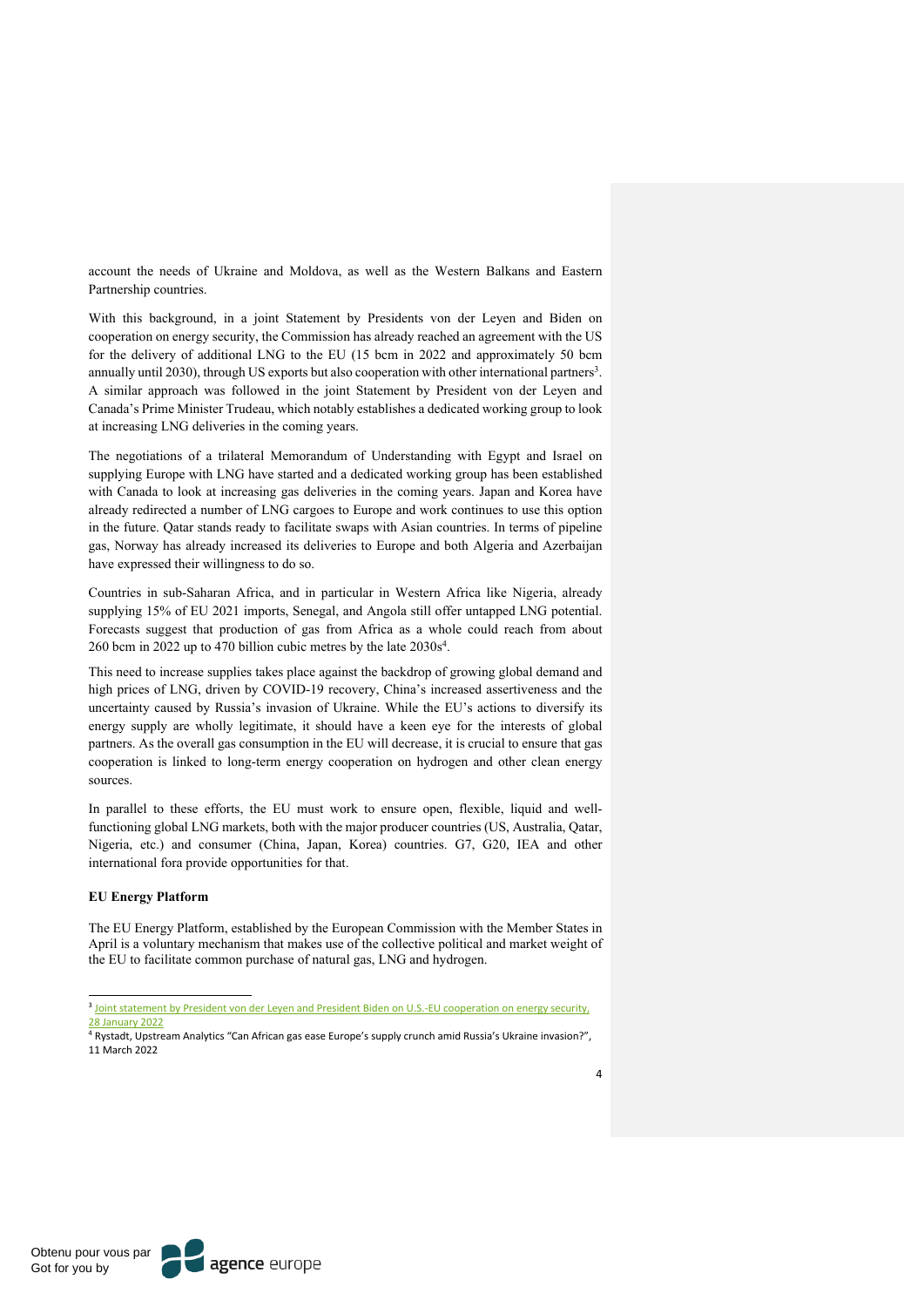It ensures cooperation in the following areas:

- Demand pooling: working with Member State representatives to maximise leverage to attract new supplies from global markets at stable prices that reflect the predictability and the size of the common EU market. This system would not distort the existing market rules.
- Efficient use of infrastructure: coordinating actions to maximise LNG imports absorption, comply with gas storage obligations and ensure security of gas supply. It will also help identify additional infrastructure needs compatible with future hydrogen use.
- International outreach: coordinating and reinforcing EU's international outreach to gas partners and markets in some cases leading to legally binding agreements. This will include the main LNG exporting and importing countries with a view to define and agree on potential arrangements for diversification, including towards hydrogen.

In addition, the Platform would facilitate agreeing on a single EU approach to external gas supply threats, building on existing rules and structures*.*

#### **Key actions**

- **Ensuring the operationalisation of the EU Energy Platform;**
- **Fully implementing the Joint Statements by Presidents Biden and von der Leyen on energy security, and by President von der Leyen and Prime Minister Trudeau;**
- **Negotiating political agreements with gas suppliers like Egypt and Israel to increase LNG supplies to Europe;**
- **Supporting the doubling of the capacity of the Southern Gas Corridor to 20 bcm per year;**
- **Restarting the High-Level Energy Dialogue with Algeria in 2022;**
- **Stepping up cooperation with sub-Saharan African countries like Nigeria, Senegal and Angola to explore increasing LNG supply to Europe;**
- **Continuing to map and explore options for eligible future partnerships with a view to gas as a transition fuel and hydrogen/ammonia.**

## **2.2. Preparing the EU for renewable hydrogen trade**

REPowerEU sets out that an additional 15 million tonnes (mt) of renewable hydrogen – on top of the 5,6 mt already foreseen under the Fit for 55 – can replace 25-50 bcm of imported Russian gas by 2030. This includes 10 mt of imported hydrogen.

The capacity to produce green hydrogen is much more evenly distributed across the world than oil and gas reserves. The technical potential exceeds the estimated global demand of 88 exajoules (EJ) of global hydrogen demand in 2050 by several orders of magnitude<sup>5</sup>. In order to facilitate the imports of 10 million tonnes of hydrogen into the EU, the Commission will

<sup>5</sup> IRENA hydrogen report, 2022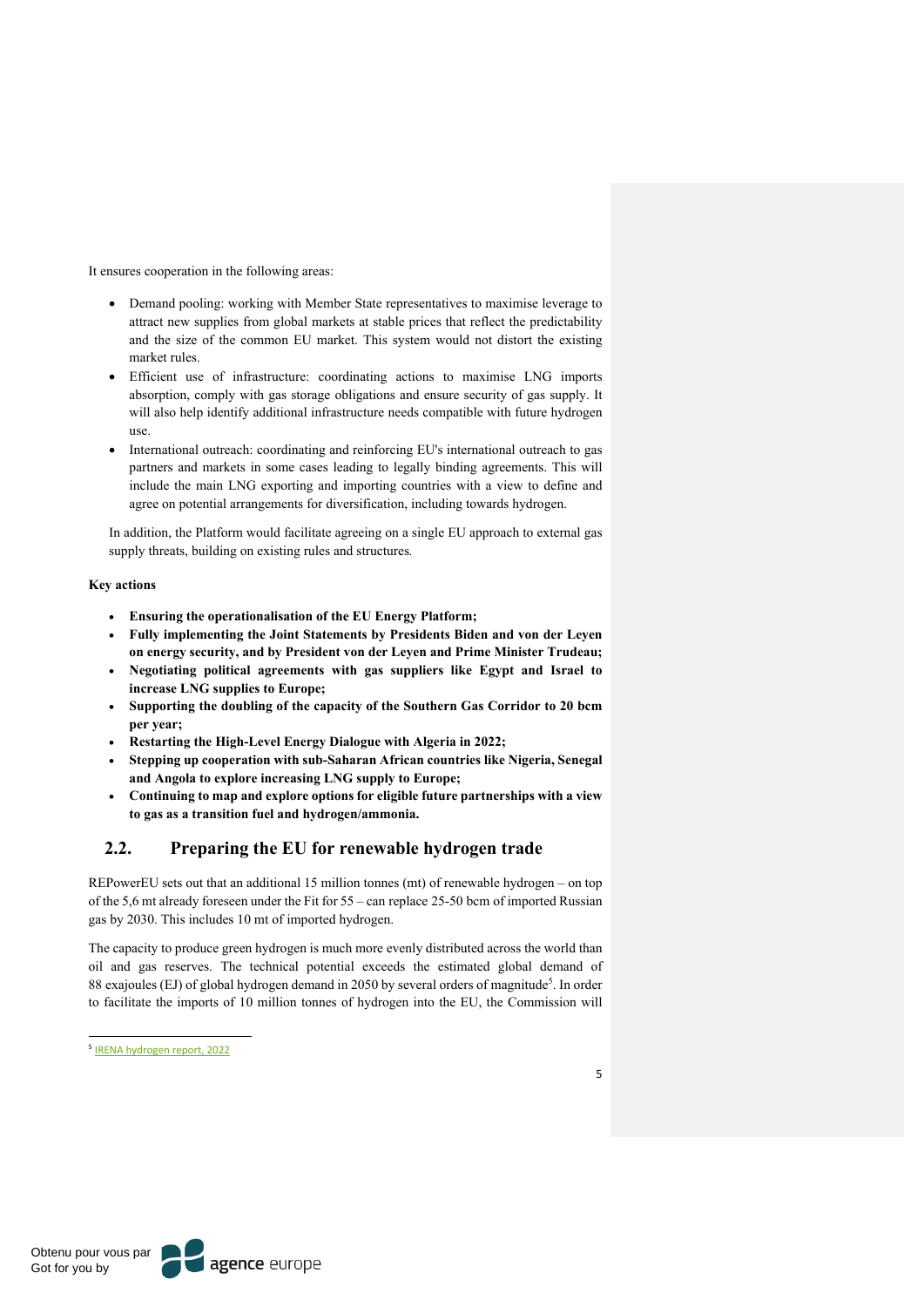conclude Hydrogen Partnerships with partner countries and envisages to establish three major hydrogen import corridors from the North Sea region (Norway and UK), as soon as conditions allow from Ukraine and from North Africa.



IRENA: Technical potential for producing green hydrogen under USD 1.5/kg by 2050, in EJ

A region with a particularly strong potential for renewable hydrogen and geographic proximity is the Southern Mediterranean, with its vast space and solar and wind resources. To create a win-win opportunity for the region and the EU, the Commission is working on a Mediterranean Green Hydrogen Partnership between the EU and countries in the Southern Mediterranean, providing a first stepping stone for broader hydrogen cooperation between Europe, Africa and the Gulf. It would promote local production and consumption of renewable electricity and renewable hydrogen. The partnership will also promote the development of local green industry value chains in partner countries.

The Gulf region, in particular Saudi Arabia, is another area of sufficient proximity and abundant resources, as well as the necessary financial and technological capacity to produce hydrogen. By 2030, the Green Mediterranean Partnership could make possible the trade of 6 to 8 million tons of renewable hydrogen between Europe, Africa and the Gulf via repurposed and new pipelines and via ammonia transports by ships.

Work is also on-going on a strategic partnership with Ukraine on renewable gases, including hydrogen and biomethane, with a view to implementation on the ground starting once the conditions allow.

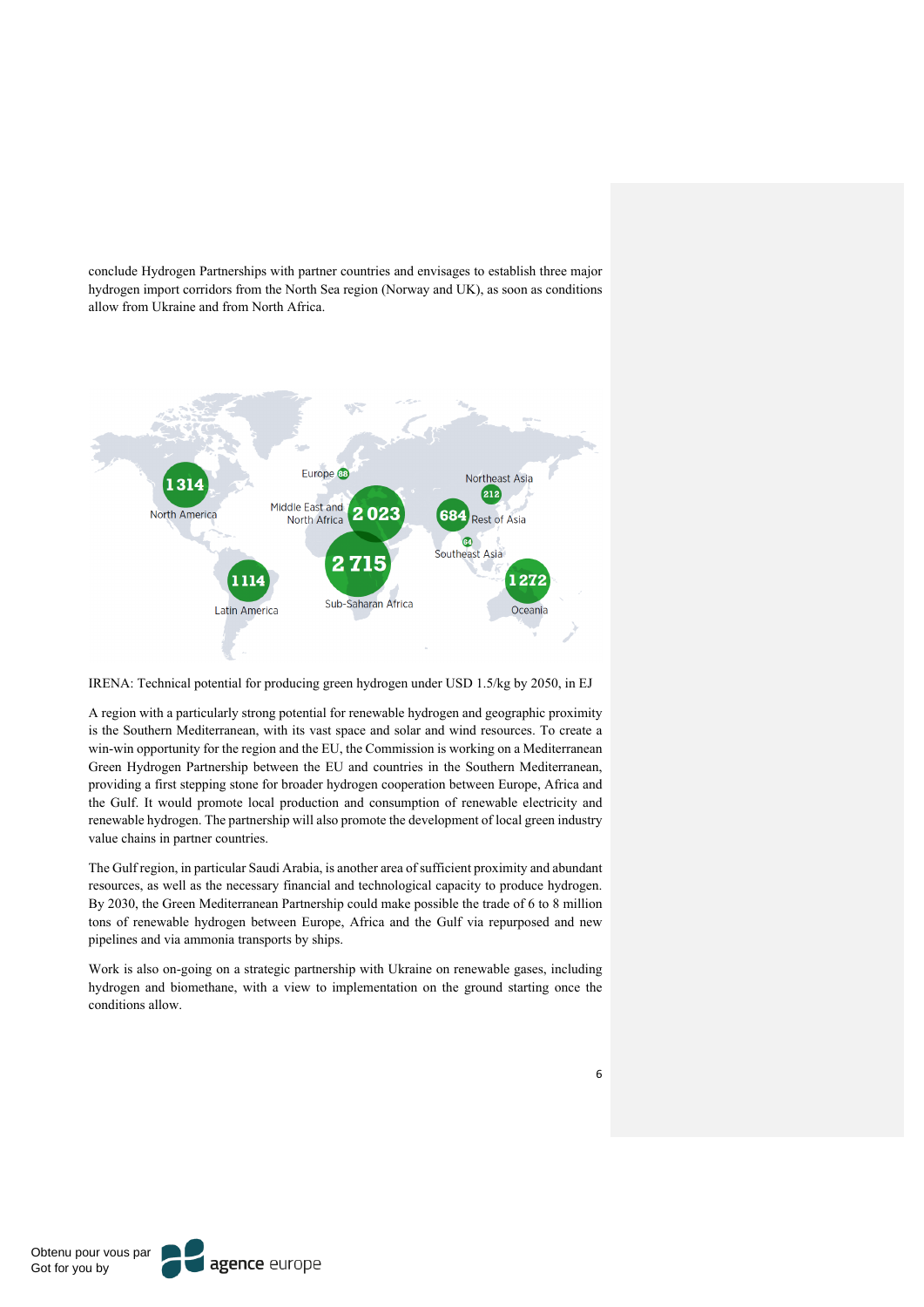In terms of infrastructure, substantial investments will be necessary to establish additional power generation capacity and to modernise and strengthen existing electricity grid systems and interconnectors. For hydrogen transport, some of the existing gas pipelines might require retro-fitting to become hydrogen-ready. Port and storage facilities will be needed to facilitate imports from more remote locations where promising hydrogen production projects are being developed.

In our immediate neighbourhood, the EU stands ready to support network development through the reviewed Trans-European Networks for Energy Regulation (TEN-E)<sup>6</sup>. Projects with third countries that contribute significantly to the TEN-E objectives can get the status of Projects of Mutual Interest, a label that supports joint projects in electricity transmission, but also hydrogen transportation and CO2 networks and storage.

The nascent global hydrogen market will need to be based on common rules, in particular standards, certification and guarantees of origin. The European Hydrogen Strategy and the Fit for 55 package, together with taxonomy and state aid rules, create an EU regulatory framework for hydrogen that is the most advanced worldwide. Based on this experience, the EU should engage and lead efforts for developing a solid framework for a global rules-based and transparent hydrogen market.

To kick-start a global renewable hydrogen market, the EU will establish a Global European Hydrogen Facility. It will incentivise the production of renewable hydrogen in the EU and in third countries by covering the initial gap between production costs and sales prices and thereby support Members States' and private sector initiatives in third countries.

#### **Key actions:**

- **Concluding Hydrogen Partnerships to facilitate the import of 10 million tonnes of hydrogen by 2030. In that context:**
	- o **Launching the Mediterranean Green Hydrogen Partnership in the framework of COP 27.**
	- o **Deepening cooperation with the Gulf region on hydrogen.**
	- o **Identifying other strategic partners for hydrogen trade.**
- **Promoting EU standards, the EU's regulatory framework, our certification and full cycle GHG emissions approach.**
- **Initiating the first trading hubs for clean hydrogen in Europe and establishing it as the benchmark for Euro denominated transactions in hydrogen with all third countries.**
- **Signing a Memorandum of Cooperation on Hydrogen with Japan by the end of 2022.**
- **Developing the Global European Hydrogen Facility by the end of 2022.**
- **Signing a Strategic Partnership with Ukraine on renewable hydrogen in 2022.**

<sup>6</sup> Trans-European Networks for Energy Regulation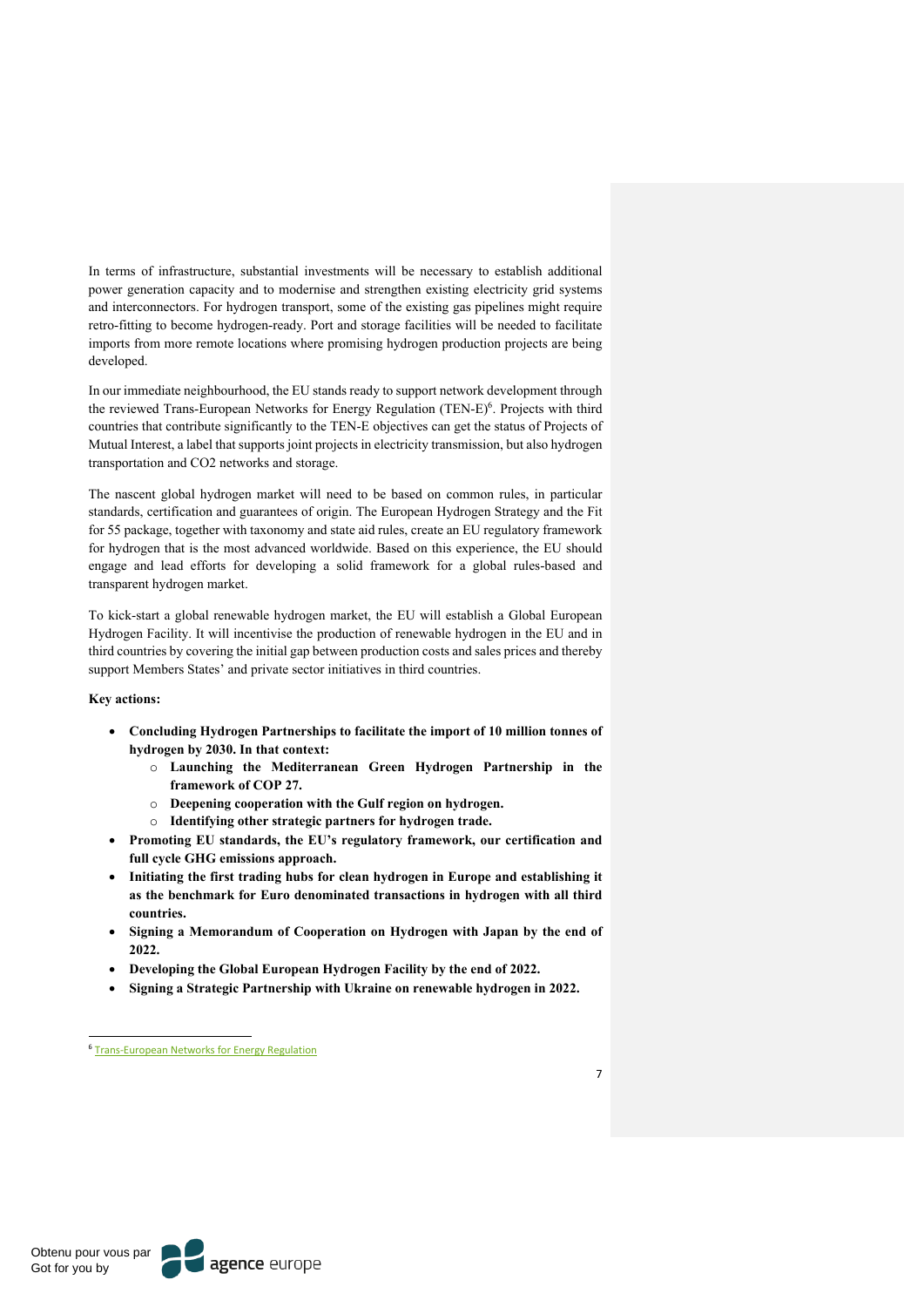## **2.3. Reducing dependency from Russian energy imports other than gas**

Shipping 8 million barrels daily, Russia is the world's largest oil exporter. Its invasion of Ukraine has therefore created turmoil and uncertainty on the global oil market. Oil prices have fluctuated since then, occasionally coming close to all-time high of \$150 per barrel.

The United States and Canada are banning imports of Russian oil while the United Kingdom has announced plans to do so by the end of the year. **[placeholder for the latest in terms of EU** sanctions]

As a result of Russia's invasion of Ukraine, volatility and tightness of the market is likely to continue and impacts not only the EU, but all oil consumers across the world, especially the most vulnerable. The risks are most acute in market segments where Russia is a major supplier, such as diesel.

The EU is working with its international partners to ensure that sufficient oil supplies are available globally and at affordable prices. The G7 Energy ministers called in March for oilproducing countries to look into increasing deliveries to the global market using to the full the available spare capacity.

At the same time, IEA members have unanimously agreed to draw on emergency stocks to release 120 million barrels, the largest stock release in IEA history. This has shown the importance of emergency stocks as a shock absorber. While the decisions on the release of stocks are a competence for Member States, the experience with the IEA collective process demonstrates the usefulness of an EU coordination role, should additional releases become necessary.

When it comes to coal, the EU has already decided to stop any import from Russia, as part of its fifth sanctions package. To cope with the crisis in the short term, this means replacing 44 to 56 million tonnes of coal largely from imports. In the longer term, coal will be phased out in the EU, in most countries by 2030. With the adoption of the EU embargo on Russian coal, prices in the EU increased only by 10% to 325 EUR/tonnes, remaining way below their early March maximum. This indicates that there is no shortage of coal on the global market and prices were driven up by uncertainty created by the Russian aggression.

Acceleration of the diversification of fuel supplies for nuclear power plants, for those EU Member States still fully dependent on Russian nuclear fuel, will also be an important aspect of this policy in the short term. The EU will therefore assist nuclear utilities in expediting the licensing process of alternative fuel for the Russian design VVER reactors and work with international nuclear organisations such as IAEA and OECD/NEA to build up cooperation in the area of security of supply.

**Key actions:** 

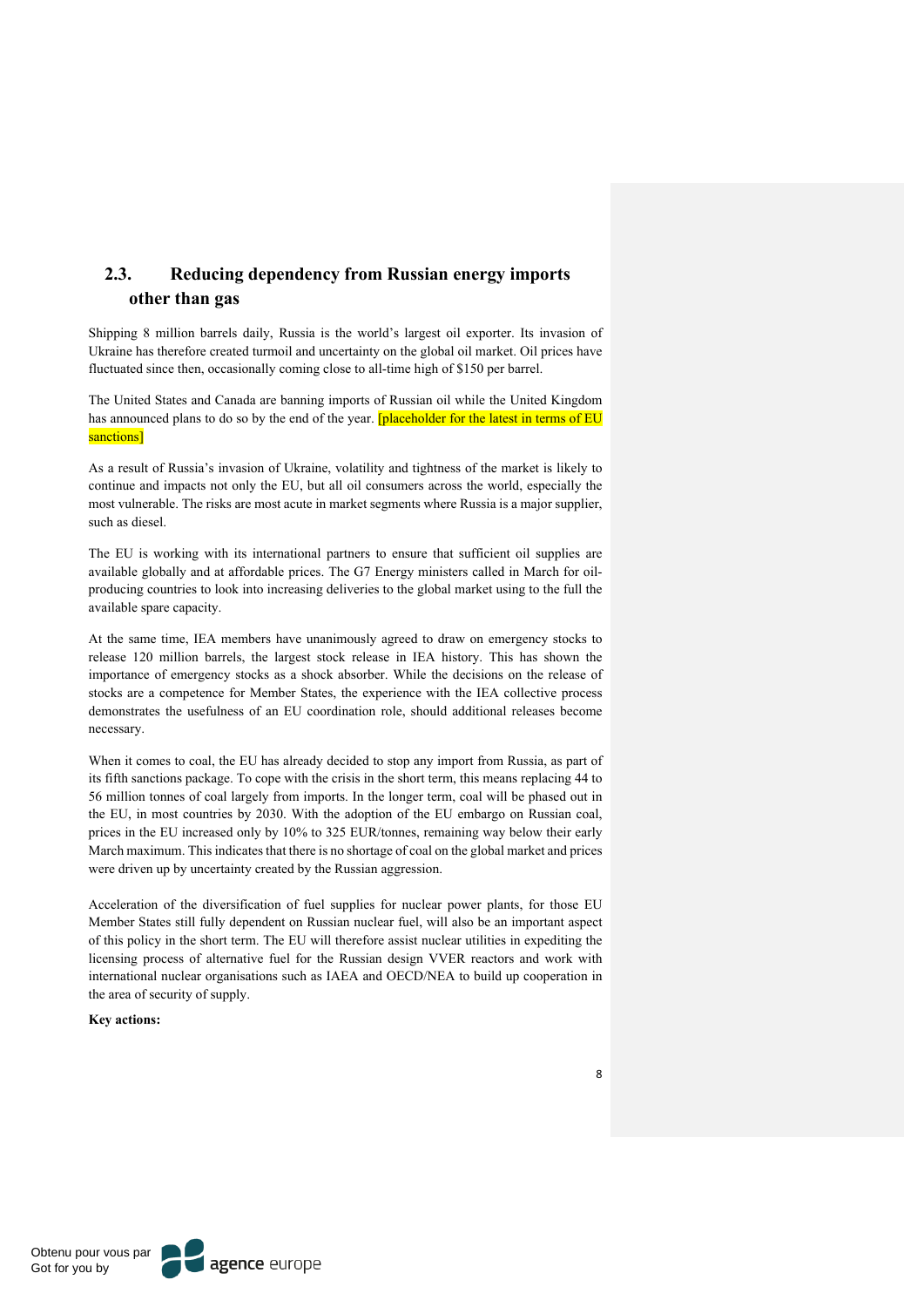- **Working with G7, G20 and other international fora as well as bilaterally with relevant countries to ensure well supplied and well-functioning oil markets.**
- **Continuing dialogue with OPEC to ensure stability and affordability on the oil market, building on the High-Level EU-OPEC Dialogue held in April this year.**
- **Coordinating the EU response to the pressure on oil markets, including potential oil stock releases as part of IEA joint action or EU's reaction to supply disruptions.**
- **Accelerating the diversification of fuel supplies for nuclear power plants.**

## **2.4. Prioritising energy savings and efficiency**

In addition to diversifying the energy supply and ramping up renewables, REPowerEU highlights the role of energy efficiency and energy savings. These are longstanding priorities for the EU's energy policy, as they simultaneously address economic, social and environmental concerns.

The importance of reducing the energy demand by energy efficiency and saving measures has become even more striking in the current environment of high prices and security of supply risks. In this context, the EU will work with other developed economies to make energy savings and efficiency a global priority, among other things building on the IEA 10 point plan to reduce oil demand.

Solutions for energy efficiency and savings are already today technically ready, cost-efficient and available for all sectors. The highest saving potentials can be realized in the heating and cooling of public and private buildings. Additional major energy savings can be gained from more efficient processes, but also from more efficient appliances, both in the residential sector (such as heat pumps) and in the tertiary and industrial sectors. The EU has developed regulatory, legislative, standard setting and labelling experience that can be a source of inspiration for many countries.

The case of stopping methane leakages shows that energy saving measures can also come at negative abatement costs. Methane is in the short to medium term 80-times more harmful as greenhouse gas than CO2 and the second-largest contributor to climate change. At the same time, up to 70% of methane emissions from oil, gas and coal sectors can be stopped using today's technology, and almost half of them at a profit or at no  $cost^7$ .

The European Commission has already adopted an EU Methane Strategy and a legislative proposal to tackle methane emissions that have a clear international dimension. Internationally, the EU established jointly with the US the Global Methane Pledge. Participant countries commit to reduce their collective methane emissions by at least 30% from 2020 levels by 2030. Over 110 countries have already joined this pledge, representing about half of global man-made methane emissions.

<sup>&</sup>lt;sup>7</sup> The IEA estimates "that it is technically possible to avoid around three quarters of today's methane emissions from global oil and gas operations. Even more significantly, around 40% of current methane emissions could be avoided at no net cost".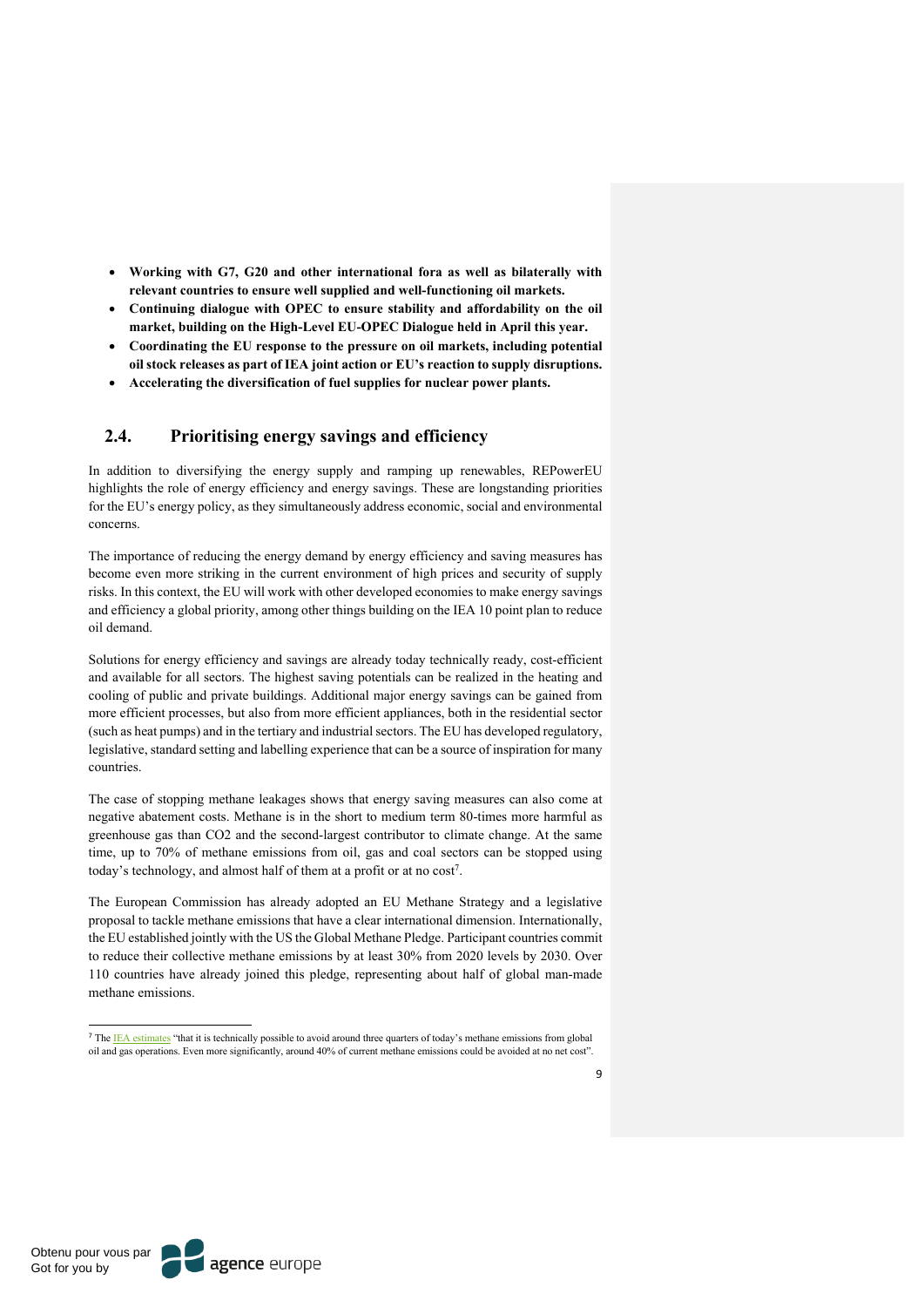The European Commission and the EEAS will also convene donor institutions such as the EIB, the EBRD and the World Bank to create incentives for the rapid collection of wasted fossil gases, including methane, bundling those losses into meaningful products that can be sold to international buyers.

As far as deliveries from new fossil oil and gas suppliers are concerned, the EU will request that they take responsible action to avoid intended and fugitive methane emissions, as well as flaring. Avoiding methane flaring and leaks can serve both energy security and the climate protection policy, as methane not emitted is gas that can be used. In the medium term, the EU will privilege those jurisdictions whose oil and gas suppliers have low emission profiles over suppliers from countries with higher jurisdictional methane emission profiles.

**Key actions:**

- **Working with partners, in particular advanced economies, to make energy savings and energy efficiency a global priority.**
- **Promoting the launch of an international pledge for building renovation and developing innovative financing schemes to mobilise private investments.**
- **Promoting the uptake of the EU's energy performance of buildings standards as gold standard in the Eastern Partnership countries.**
- **Promoting the availability of and the access to finance for energy efficiency and saving investments in cooperation with relevant stakeholders and international finance institutions.**
- **Implementing the Global Methane Pledge (GMP) with focus on North Africa and encouraging remaining methane emitting countries to join the GMP.**
- **Implementing the external dimension of the EU's Methane strategy.**

**[Cab Timmermans asks to** list here in a chapter what the EU is doing to help global partners in general (and UA in particular) make the necessary energy transition, what support, technical and otherwise, we are giving. This way we show that this is not merely about ourselves but also about engaging the rest of the world with a view to real mutually advantageous partnerships. **]**

## **3. Supporting Ukraine and others impacted by war**

# **3.1. Building the energy system to power the future of Ukraine**

Since the start of military aggression , helping Ukraine and others most directly impacted has been a central part of the EU energy policy. The EU shows solidarity by offering financial and technical assistance, ensuring the avialability of reverse gas flows and the recent emergency electricity grid synchronisation with Ukraine and Moldova. Opening the EU platform for common purchases of gas, LNG and hydrogen to Ukraine, Moldova and Georgia and the Western Balkans also gives a clear signal of support.

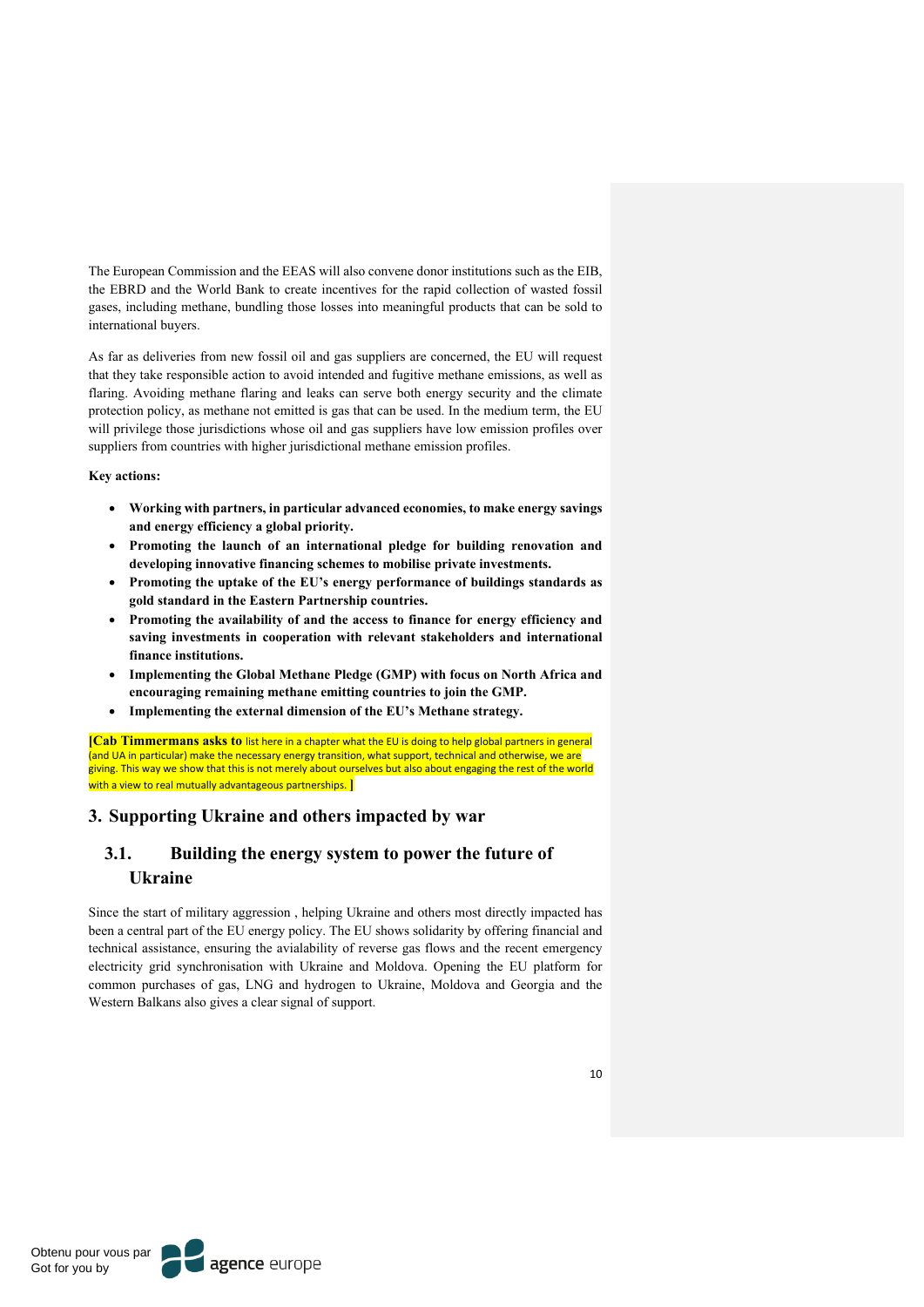To help its neighbours becoming more resilient and less dependant on Russian energy imports in the longer term, the EU will work with Ukraine, Moldova, Georgia and the Western Balkans to support them reform their energy systems towards full EU energy market integration. This work is taking place largely in the framework of the Energy Community, that has also set up – with Commission support – a targeted Ukraine Energy Task Force and the Ukraine Emergency Fund for delivering specialised energy equipment and fuel.

Nuclear safety remains a major priority, in particular following Russia's reckless behaviour at the Ukrainian nuclear sites. The EU is fully aligned with the International Atomic Energy Agency's effort to ensure safety of Ukrainian nuclear facilities at all times.

The Russian aggression against Ukraine is a reminder that nuclear safety is also a hugely important energy security issue. The EU will play a leadership role in this area, promoting highest safety standards. It will therefore continue to cooperate closely with international organisations, such as the International Atomic Energy Agency (IAEA) and the OECD/Nuclear Energy Agency, on the continuous improvement of international nuclear safety standards and Conventions, and of their implementation. It will work in particular with the neighbouring countries that operate or plan to build nuclear power plants.

The EU also promotes safe nuclear technology and technological advances in this domain, for example through EU small modular reactors partnership.

Looking to the future, the EU will work with Ukraine to prepare the **REPowerUkraine initiative**, to 'rebuild better' the Ukrainian energy system, ensuring Ukraine's energy independence and putting the focus on energy efficiency, renewables, green hydorogen, biomethane and future-proof infrastructure. The EU will support this process both financially and technically. As one work-stream of this process, the Commission is already working on launching a Strategic Partnership on Renewable Gas with the Ukrainian authorities.

**Key actions:** 

- **Supporting the repair and reconstruction energy infrastructure in Ukraine.**
- **Following the emergency synchronisation of Ukraine and Moldova, increase crossborder capacity and make electricity trading possible.**
- **Facilitating the reverse flow of gas to Ukraine via the Slovak Republic, Hungary and Poland and to Moldova and Ukraine via Romania (Trans Balkan pipeline).**
- **Offering to Western Balkan countries, as well as to Ukraine, Moldova and Georgia the possibility to participate in the EU's voluntary gas purchasing.**
- **Conducting nuclear stress tests and peer reviews in the EU's neighbourhood and candidate countries under accession (e.g. in Turkey) to increase nuclear safety and offer interested countries observership in ENSREG.**
- **Using the Energy Community framework to encourage ambitious energy and climate targets and market reforms, as well as to boost renewables and energy efficiency.**

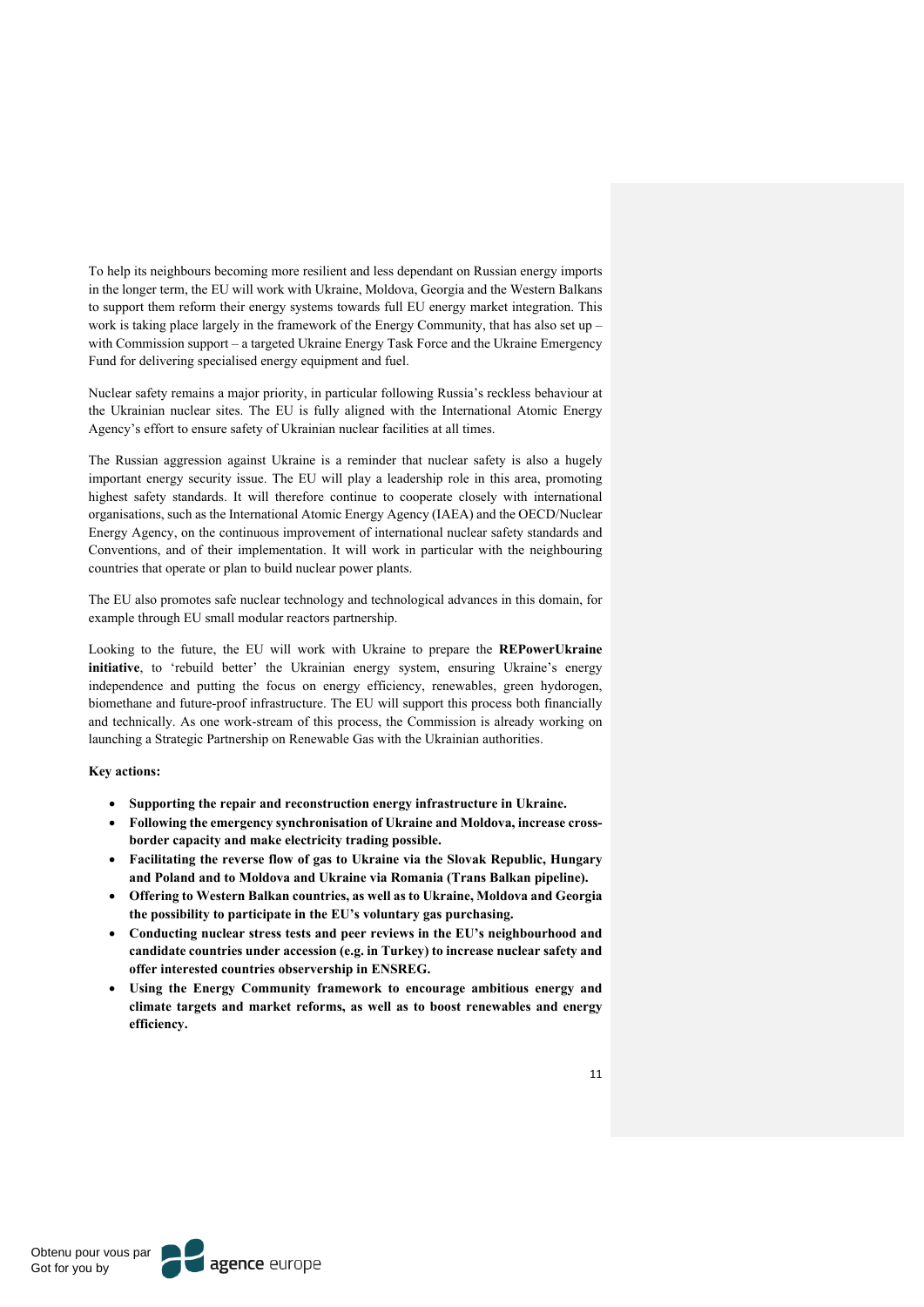• **Launching the REPowerUkraine for rebuilding the Ukrainian energy sector after the war.**

# **3.2. Addressing the impact of the Russian aggression against Ukraine on global partners**

The Russian military aggression in all its dimensions is producing alarming cascading effects to the global economy which is already battered by the COVID-19 pandemic and climate change, with particularly dramatic impacts on developing countries<sup>8</sup>.

The recent projections by UNCTAD<sup>9</sup> estimate that the global economy will be a full percentage point of GDP growth lower than expected due to Russia's invasion of Ukraine which is severely disrupting already tight food, energy and financial markets.<sup>10</sup>

Russia and Ukraine are among the world's breadbaskets providing around 30 percent of wheat and barley and over half of its sunflower oil. Russia is the world's largest natural gas exporter, and second largest oil exporter. Belarus and Russia together export around a fifth of the world's fertilizers. As a result of Russia's invasion of Ukraine, commodity prices are reaching record highs. Crude oil prices have increased by around 60%, gas and fertilizers have more than doubled, and food prices are 34% higher than this time last year.

Energy poverty is set to rise, affecting the most vulnerable populations in developing countries that are particularly exposed to these price swings as they dedicate the larger share of their income to food and energy. As a result, the global economy, having entered 2022 on a "twospeed" recovery path, will not only shift down a gear in terms of growth, but will also see many developing countries lose ground to advanced countries, while their vulnerability to shocks is heightened by rising geopolitical tensions and deepening economic uncertainty.

According to the preliminary assessments of the United Nations Task Team for the Global Crisis Response Group, 1.7 billion people in the world live in 107 economies that are severely exposed to rising energy prices, food prices and tightening financial conditions. This crisis risks leading to socioeconomic distress, leaving deep and long-lasting scars.

In the face of these unprecedented crises, the European Union will make use of all existing instruments to continue supporting developing economies, particularly in Africa, to recover from the COVID-19 pandemic and achieve an inclusive and sustainable growth, while building economic resilience that is necessary to address these shocks and the climate change crisis.

**Key actions:** 

<sup>9</sup> United Nations Conference on Trade and Development (2022) Trade and Development Report 2021, March update

<sup>8</sup> United Nations - Global impact of war in Ukraine on food, energy and finance systems, April 2022

 $10$  United Nations - Global impact of war in Ukraine on food, energy and finance systems, April 2022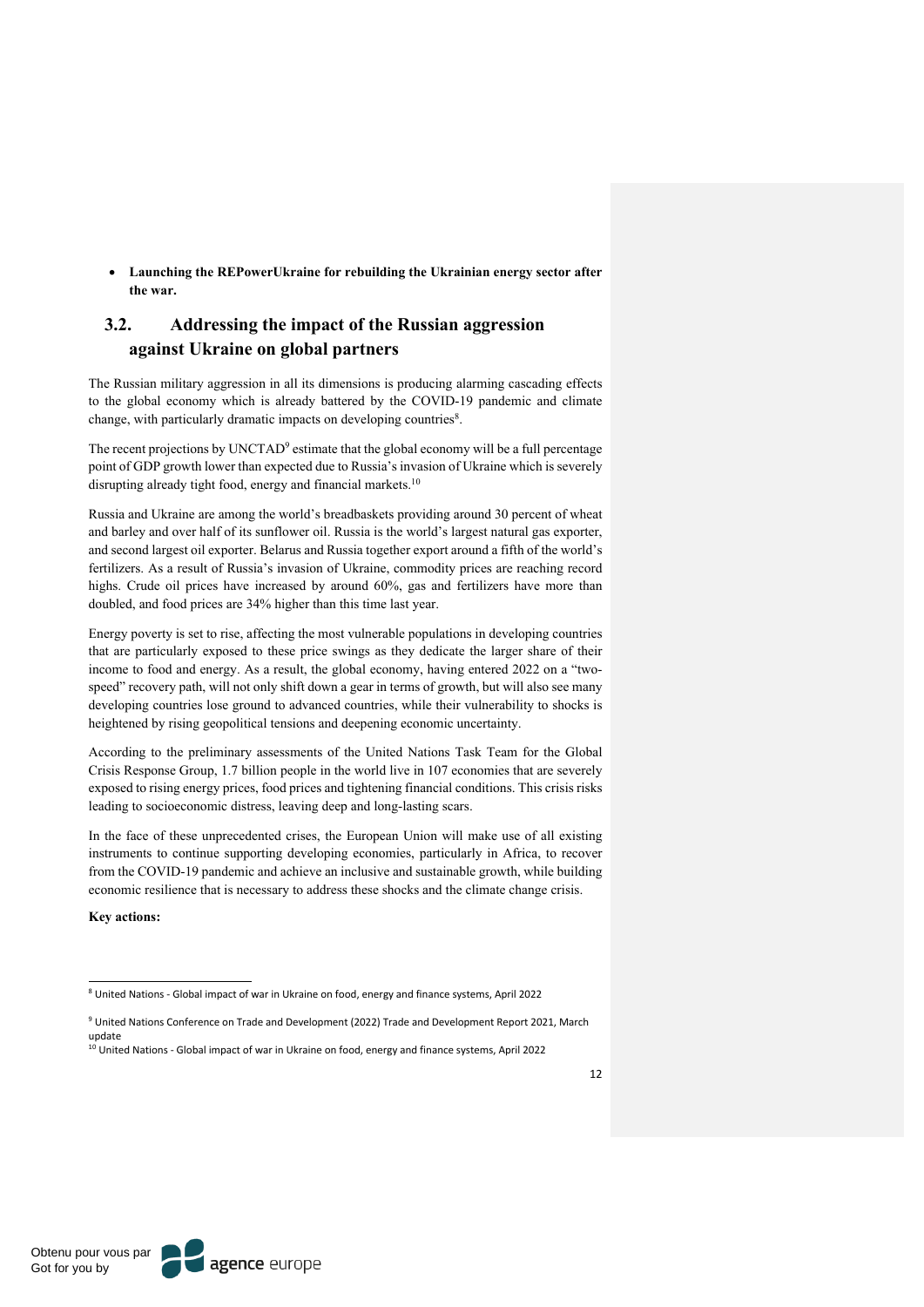- **Strengthening analysis by making best use of EU Delegations and foresight capacity.**
- **Addressing the impact of the Russian aggression to Ukraine on European and world partners.**

## **4. Leading and acclerating the global green and just energy transition**

The EU has a responsibility to lead and speed up the global green transition and supporting its international partners in the process. This includes working together on renewable energy, energy efficiency and savings, green growth, critical raw materials, clean technologies and future-proof infrastructure.

The European Commission and the EU High Representative have set out the **Global Gateway**, a new European strategy to boost smart, clean and secure links in digital, energy and transport sectors and to strengthen health, education and research systems across the world.

The Global Gateway will be delivered through a **Team Europe** approach, which brings together the EU and EU Member States with their financial and development institutions, including the European Investment Bank (EIB), and the European Bank for Reconstruction and Development (EBRD) in order to leverage up to EUR 300 billion of investments.

The green transition is necessary for the planet and an economic and social opportunity. In shorter term, however, some people, regions and industries will face negative impacts. Especially in the context of slow recovery, economic turbulence and the global consequences of Russian aggression against Ukraine, the social aspects of reshaping the energy systems must be central to the transition. Unless the transition is just, it will not succeed.

The EU has developed the 'Just Transition' concept to mitigate the impact of its own coal phaseout. It helps Member States to retrain affected workers, to diversify local economies, and to invest in clean energy and energy efficiency measures. While coal is not the only fossil fuel, it is the most polluting one and responsible for 40% of the world's greenhouse gas emissions. Phasing it out has considerable consequences for workers and the socio-economic fabric of entire communities in the coal regions, as well as for energy-intensive industry.

In its bilateral cooperation to support the just transition, the EU focuses on the main producers in the world, as well as on our close neighbourhood. China and India are responsible for two thirds of the world's coal consumption. South Africa is both an important producer and consumer of coal.

In follow-up to COP26, the EU, together with its Member States France and Germany as well as its international partners, the US and the UK, is implementing a Just Transition Partnership with South Africa with a budget of 8.5 billion dollars to accelerate the decarbonisation of the economy with emphasis on the coal phase-out and to minimise the country's social adaptation costs. The EU is exploring the possibility to conclude Just Transition Partnerships with further partners in future, e.g. Vietnam, Indonesia and India.

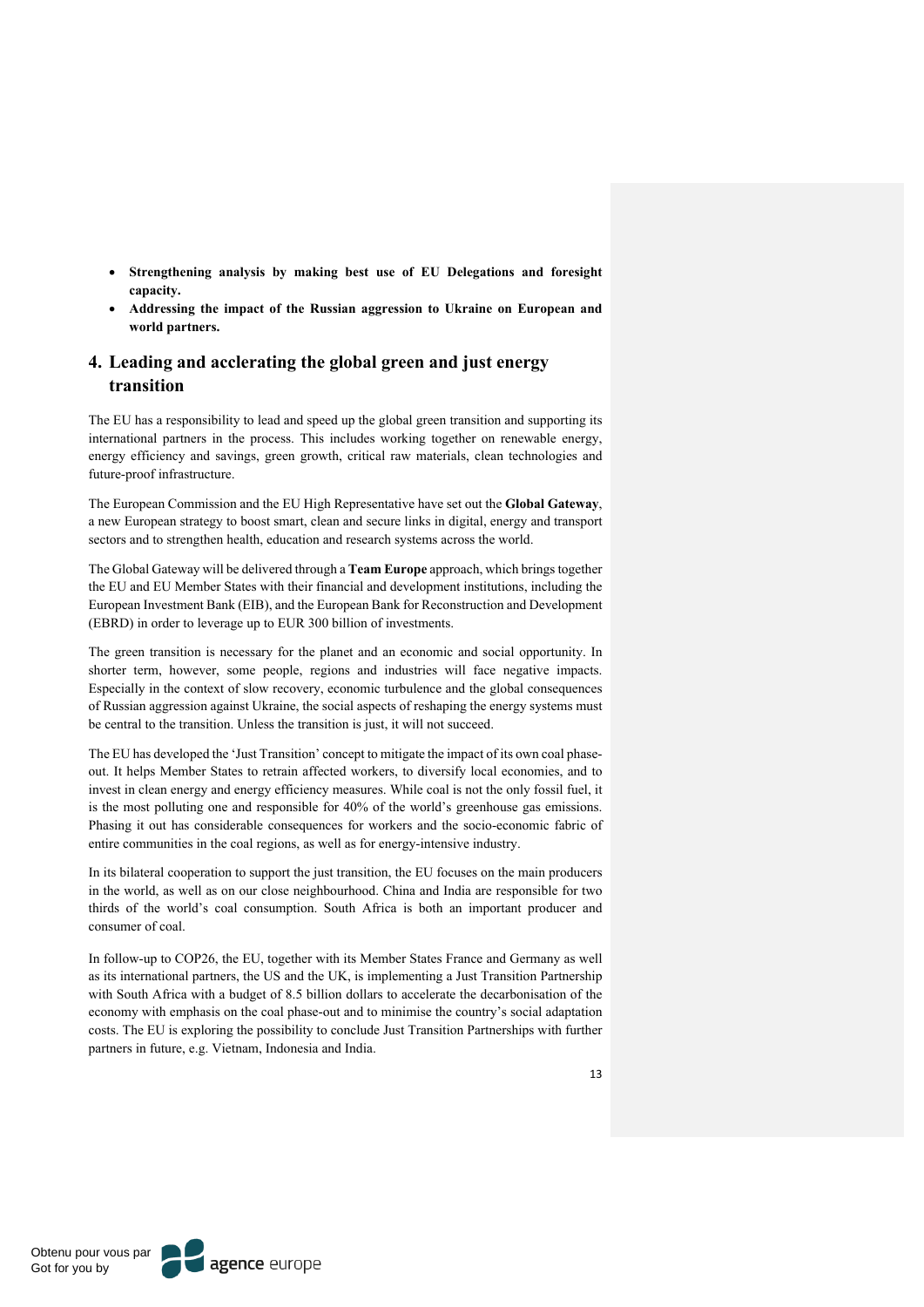In line with China's stated ambitions to reduce its dependence on coal and make progress towards its carbon neutrality goal by 2060, the EU-China Energy Cooperation Platform (ECECP) and the annual high-level EU-China Energy Dialogue focuses on energy systems, renewables, energy efficiency and business cooperation. The EU provides support to phasingout of coal in the Western Balkans and Ukraine via its 'Coal Regions in Transition' initiative.

**Key actions:**

- **Engaging with countries heavily reliant on coal-fired power in order to give effect to the phase out of unabated coal power generation and fossil fuel subsidies.**
- **Aligning and accelerating global initiatives to end fossil fuel subsidies and set milestones for their phase-out.**
- **Mainstreaming 'just transition'/coal phase out in the EU's cooperation programmes with partner countries (e.g. co-finance a training programme in South Africa; fund the development of a transition strategy for a coal region in Indonesia).**
- **Implementing the Joint Energy Transition Partnership with South Africa and explore the possibility of further partnerships along this model globally ahead of COP27 and beyond.**
- **Working with IEA's to create a multilateral work stream on 'just transition' globally, as a way to keep political momentum and keep track of progress.**

## **4.1. Promoting the deployment and uptake of renewable technologies in partner countries**

Renewables-based electricity is now the cheapest power option in most regions of the world. In a 1.5 degree world, renewables will represent 90% of the global energy production by 2050.

Global markets will be worth an estimated EUR 24 trillion for renewable energy and EUR 33 trillion for energy efficiency up to 2050<sup>11</sup>. This represents a major opportunity for the world's economy. Following the 1.5 degree scenario would mean 2.3% more GDP growth until 2030 than with business-as-usual and 85 million new energy-transition related jobs.

The rise of renewables will change the dynamics of the global energy system. While hydrocarbon resources were concentrated in a few countries, because of favourable geological conditions, every country has the potential to develop renewables and participates in energy trade. Today, around 80% of world population live in countries that are net energy importers. This is set to change and new trade patterns and power dynamics will emerge.

The EU, which represents only 9% of global emissions, has a strong interest in prompting the uptake of renewable energy across the world.

<sup>11</sup> IRENA, Global energy transformation: a roadmap to 2050, 2019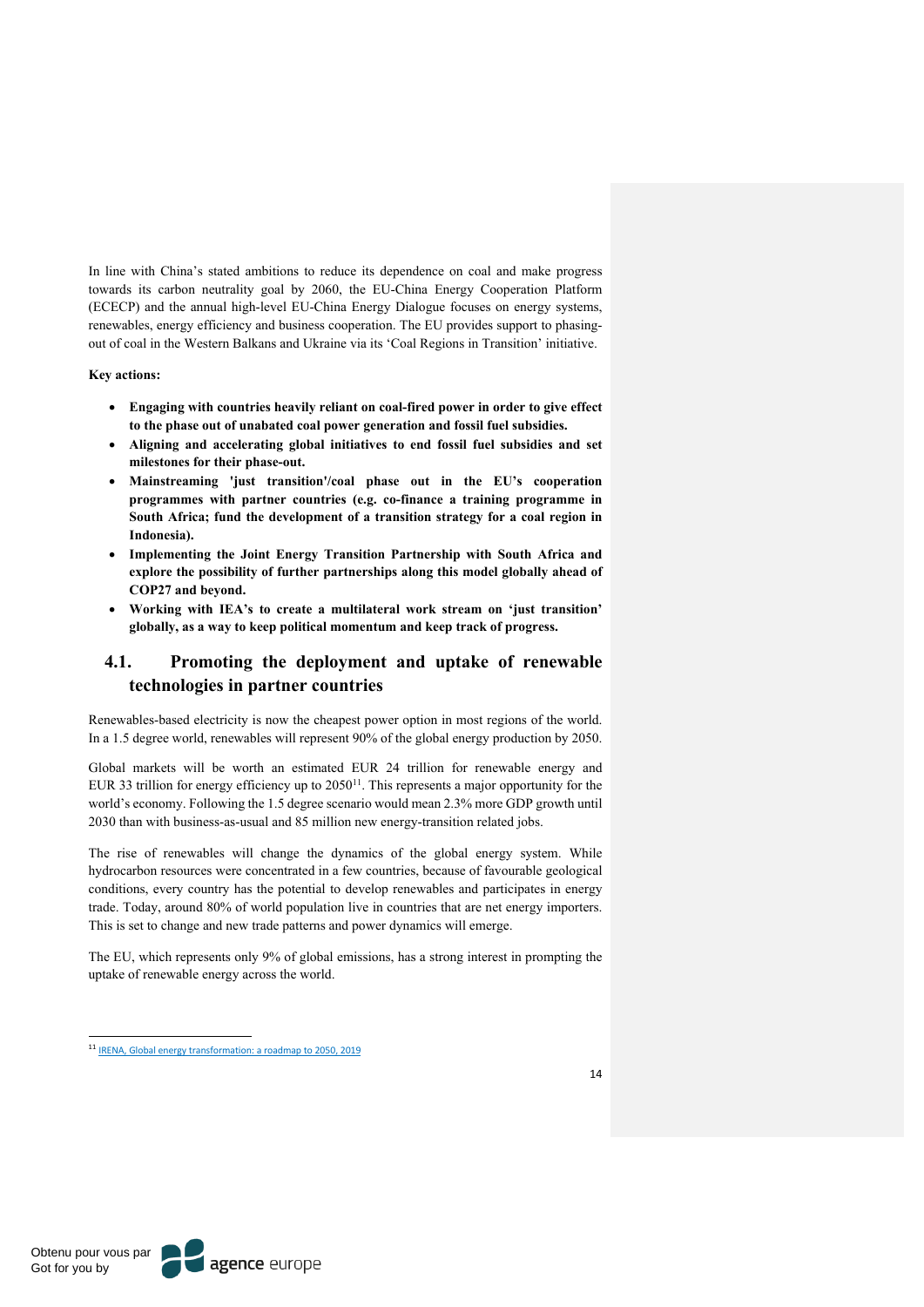The efficient deployment of renewable energy sources requires a wider 'system approach' where production, transmission and consumption of electricity is considered as a whole. In addition, the discussion of introducing and technical support carbon pricing and emission trade systems in other countries becomes more pertinent. The establishment of renewable energy capacities is most effective if they are integrated into open and flexible regional markets. The EU has been a first mover in creating a large integrated energy market and our experience can help international partners to accelerate their transition.

Several third countries like India have already set themselves ambitious targets for renewables deployment. An intense technical cooperation on clean energy, including facilitation of business-to-business interactions, is already being implemented and will be further strengthened, including on solar and hydrogen under the EU-India Clean Energy and Climate Partnership.

Similar work is ongoing in our partnership with China (e.g. ETS on the basis of the EU system). Cooperation with big polluting countries remains essential to substantially cutting CO2 emissions.

Energy cooperation with Africa is an important priority, both to ensure energy access to 570 million people currently without electricity in sub-Saharan Africa, but also to support investments in sustainable energy systems and hydrogen trade. By 2030 the African Green Energy Initiative aims to support the deployment of at least 50 GW of renewable electricity, providing at least 100 million people with electricity access. In order to achieve this goal, leveraging private sector investments will be key.

The acceleration of renewables worldwide also presents an opportunity for intensifying trade relations. For most world countries to develop their home-grown renewables potential, it is key to have access to innovative technologies, knowledge and capital and the EU green tech industry is well positioned to be a partner in those efforts.

Half of the world's wind power comes from turbines fabricated in Europe. EU companies are leaders in important segments of the photovoltaic and heat pump industries. Thanks to the European Battery Alliance, EU companies are finally also catching up with Asia on battery technologies.

In order to thrive and to grow further, the green tech industry needs to be able to rely on a stable regulatory framework, fair competition, sufficient investments, and fiscal level playing field in major future green tech growth markets. The external energy policy must work hand in hand with the EU industrial and trade policy.

The European Commission is closely cooperating with the US in the context of the Trade and Technology Council (TTC) to advance on the green transformation of the steel and cement industries and is also considering joining the First Movers Coalition for zero-carbon technology.

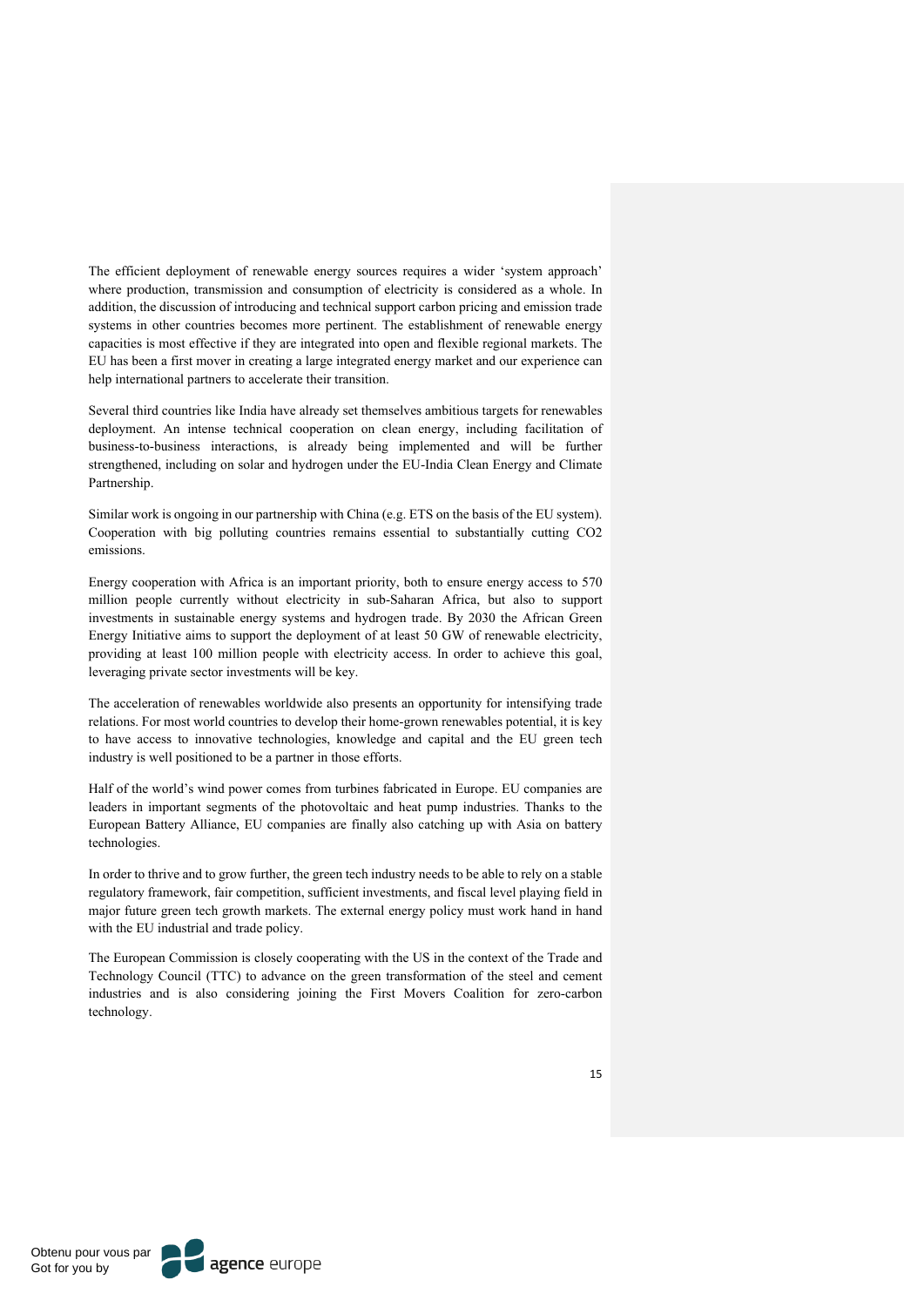This requires a constant attention to promote business to business relations and engage in dialogue to address market barriers on EU companies in third country markets in the context of the economic and energy diplomacy. The experience of the Business to Business networking events organised under the EU and US energy Council, most recently on offshore wind, is a model to be replicated. Across Asia, specific working groups with the Republic of Korea and Taiwan, were set up to offer new business opportunities to EU green tech companies.

De-risking and credit export instruments are also key to support business penetration into new markets. EU clean tech companies are increasingly competing with foreign competitors that obtain direct financial support from their governments. The Commission will develop an EU strategy for export credits for green tech companies to ensure a better level playing field for EU businesses in third country markets. Through amendments to the OECD rules, the Commission is also seeking to further incentivise export credit support for climate-friendly technologies.

#### **Key actions:**

- **Implementing the African Green Energy Initiative, with the estimated budget to reach around EUR 1.7 billion for the period 2021-2024 and 2.4 billion for the whole 2021-2027 period.**
- **Accelerating the integration of renewables in electricity grids in the Western Balkans with the help of the Energy Community as well as in other regions of the world, such as Africa and the Indo-Pacific.**
- **Increasing the roll-out of renewable energy in cities and rural municipalities, e.g. with the help of the Global Covenant of Mayors.**
- **Accelerating the gradual phase-out of fossil fuel subsidies in the EU and globally in the context of the G7 and G20, OECD and WTO frameworks.**
- **Modernising the Energy and Raw Materials chapters in future Free Trade Agreements to strengthen the link to European Green Deal objectives.**
- **Aligning EIB and EBRD green tech lending practices in third countries still more firmly with EU and WTO rules and principles (e.g. with regard to local content requirements).**
- **Assessing options for an EU credit strategy to increase business opportunities for European green tech companies on third country energy markets and to support the European Union's Green Deal objectives, which may include an export credit facility and the enhanced coordination of EU financial tools.**

## **4.2. Cooperating on Research and Technology**

Many of the technologies necessary to achieve full decarbonisation of the global economy are not yet mature. International cooperation is essential to increase the speed of clean energy innovation and deployment, while lowering their cost base, in particular for renewables and renewable hydrogen. Other key research areas include the development of smart, cyber secure and flexible power grids based on renewables, long-term energy storage and sustainable fuels for industry and transport.

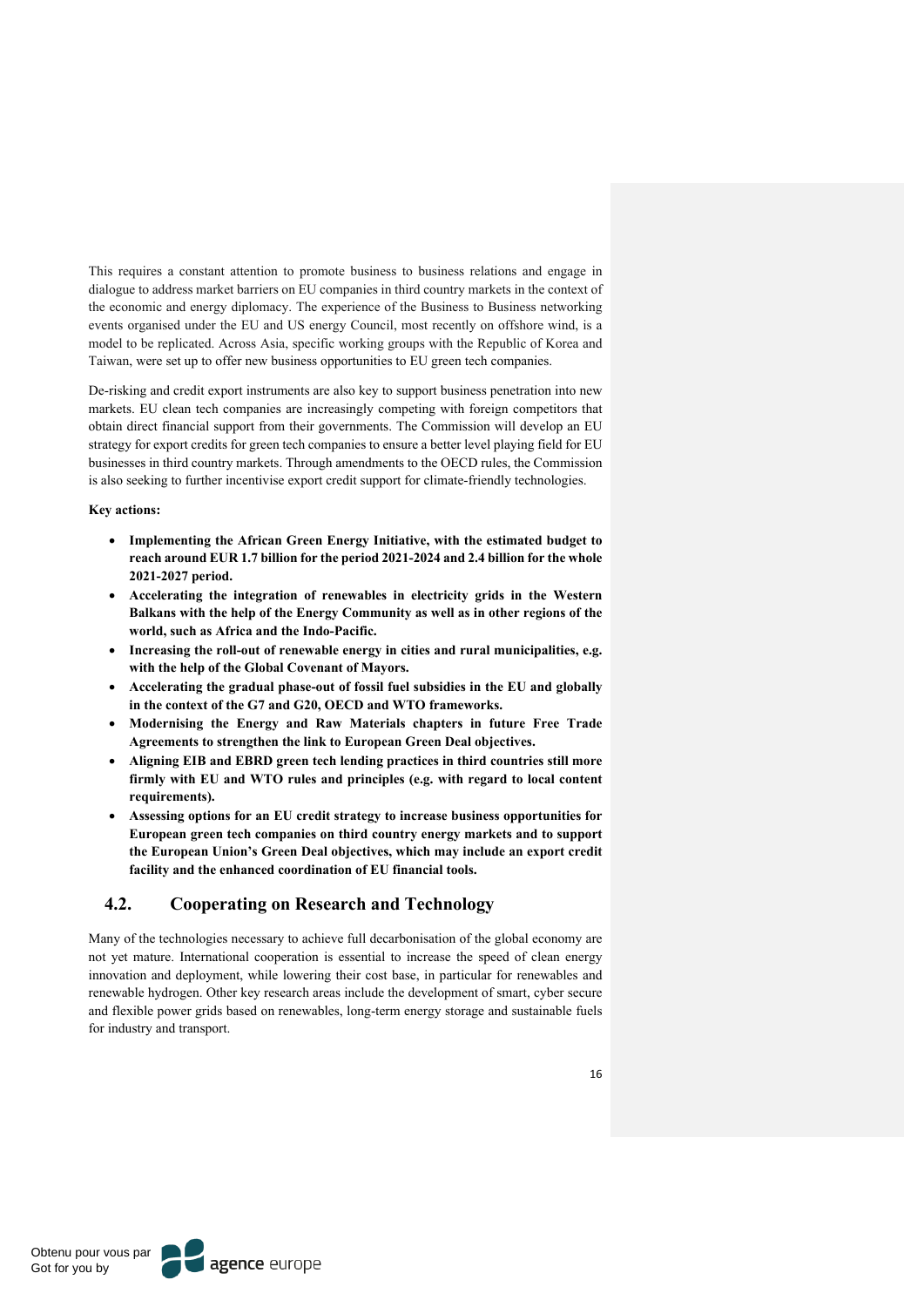Since renewables and hydrogen will not be able to substitute all fossil fuels in the energy mix, there is also a strong need for carbon removals. The EU will bring innovative zero- consumption energy efficiency solutions, as well as concepts like carbon-capture utilisation and storage (CCUS) to global markets. In order to maximise the potential of CCS and CCU, the EU will co-operate with neighbouring and other countries on the development of CO2 transport, general infrastructure standards and storage infrastructure to ensure that the technologies comply with the EU's strict environmental standards. Wider co-operation on CCS and CCU would make particular sense with oil and gas producing countries and with countries with significant presence of industry, like Norway.

The EU will continue supporting principled international cooperation and multilateral initiatives in line with its Global approach to research and innovation.<sup>12</sup> The Commission will provide resources for international cooperation from Horizon Europe, the EU's public financing programme for research and innovation. Engagement will be further intensified in major international initiatives, like Mission Innovation (MI) and the Clean Energy Ministerial (CEM) with the aim to develop together the green energy solutions of the future.

#### **Key actions:**

- **Co-leading the implementation of the Clean Hydrogen mission and Urban Transitions mission under Mission Innovation.**
- **Co-leading the implementation of the Hydrogen Initiative and the Empowering People, Skills & Inclusivity for Just Transitions initiative under the Clean Energy Ministerial.**
- **Supporting the Long-Term Joint EU-African Union Research and Innovation Partnership on Renewable Energy (LEAP-RE) collaborative action.**
- **Developing CO2 sequestration techniques to market maturity, e.g. in cooperation with Norway, including infrastructure planning, regulation and standards.**
- **Promoting the ratification of the London Protocol by contracting parties to allow for the timely creation of the international CO2 transport and storage market.**

## **4.3. Ensuring access to critical raw materials**

While dependencies on fossil fuels will decrease over time, new dependencies in relation to rare earths and metals are likely to arise in the course of the energy transition. According to the Critical Raw Materials in Technologies and Sectors foresight study, the demand for critical raw materials needed in the low-carbon energy sector and their costs will increase significantly by 2050. The EU depends primarily on rare earths, magnesium, niobium, germanium, borates and scandium, some of which cannot be procured domestically.<sup>13</sup>

To continue advancing on its energy transition, the EU will need to procure these materials in tight commodity markets or substitute them in the longer term through new industrial processes.

<sup>&</sup>lt;sup>12</sup> Communication on the Global Approach to Research and Innovation | European Commission

<sup>&</sup>lt;sup>13</sup> Critical Raw Materials in Technologies and Sectors foresight, 2020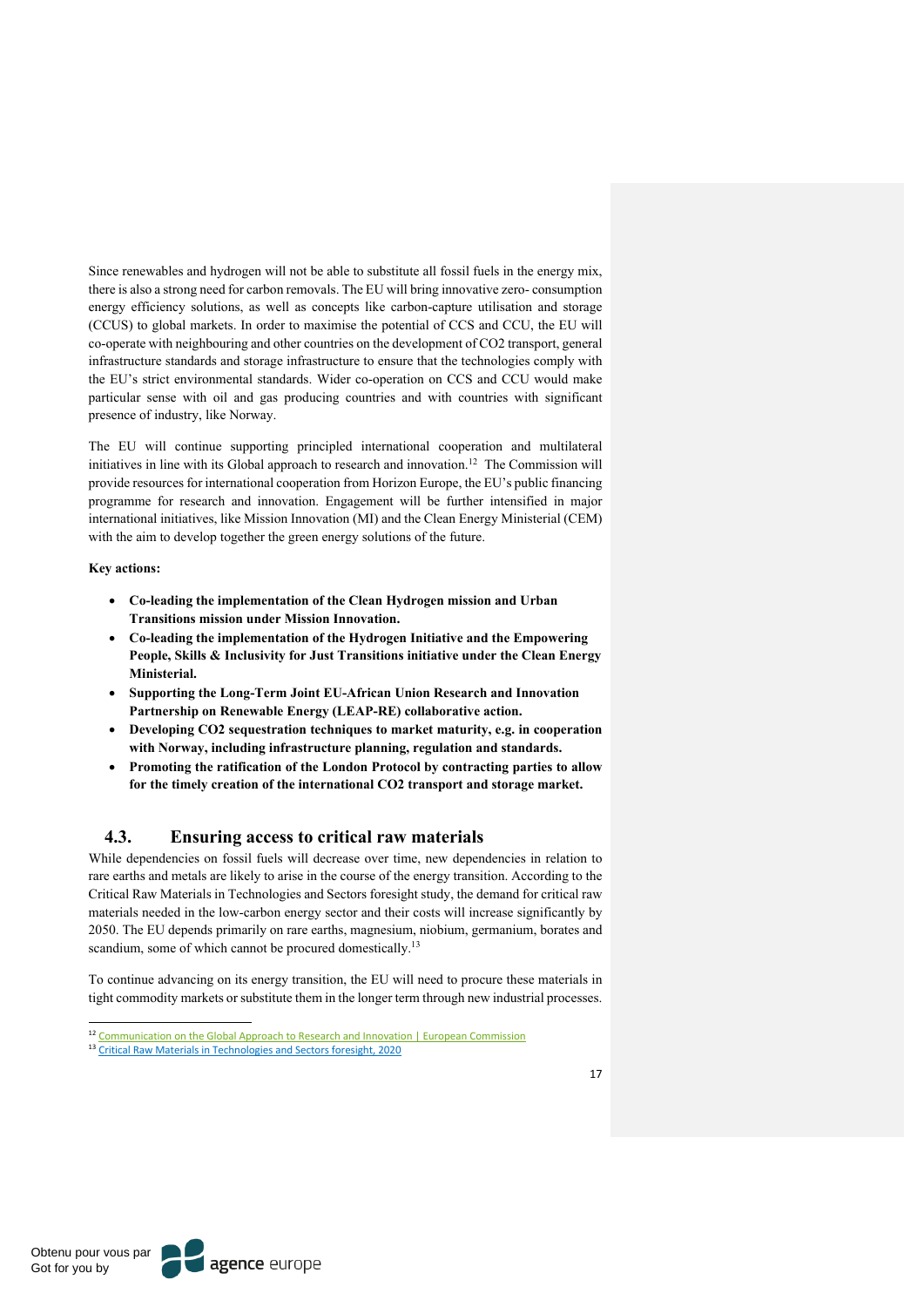Possible remedies to minimise the EU's future dependence in this strategic area include, inter alia, diversifying global supply chains more, prioritising energy efficiency measures, incentivising long-term investments in new mining and refining activities inside the EU, boosting recycling and innovating the complete value chain, including through research.

The EU already established **Sustainable Raw Material Value Chain Partnerships** with Canada and Ukraine. To diversify its supply chains further, the European Commission is working towards establishing additional raw material value chain partnerships in **Africa, Latin America** and with **Australia,** e.g. via trade agreements or Memoranda of Understanding.

**Key actions:**

- **Expanding existing dialogues to new relevant areas like critical raw materials, for instance in China and Latin America, either at bilateral or regional level (OLADE).**
- **In line with the EU action plan on critical raw materials14, reinforcing the use of EU trade policy tools in view of establishing strategic partnerships on sustainable raw materials value chains with resource-rich countries including in sub-Saharan African countries.**
- **Working with international organisations such as the OECD and the IEA on transparent and secure supply chains for critical raw materials used in the energy transition.**

## **5. Laying the foundations of the new energy world**

# **5.1. Strengthening established alliances, building new partnerships**

The new global energy system will not be a copy-paste of today's, with renewables simply replacing fossil fuels. It will be a fundamentally and structurally different system where collaboration and partnerships a central.

<sup>14</sup> COM (2020) 474

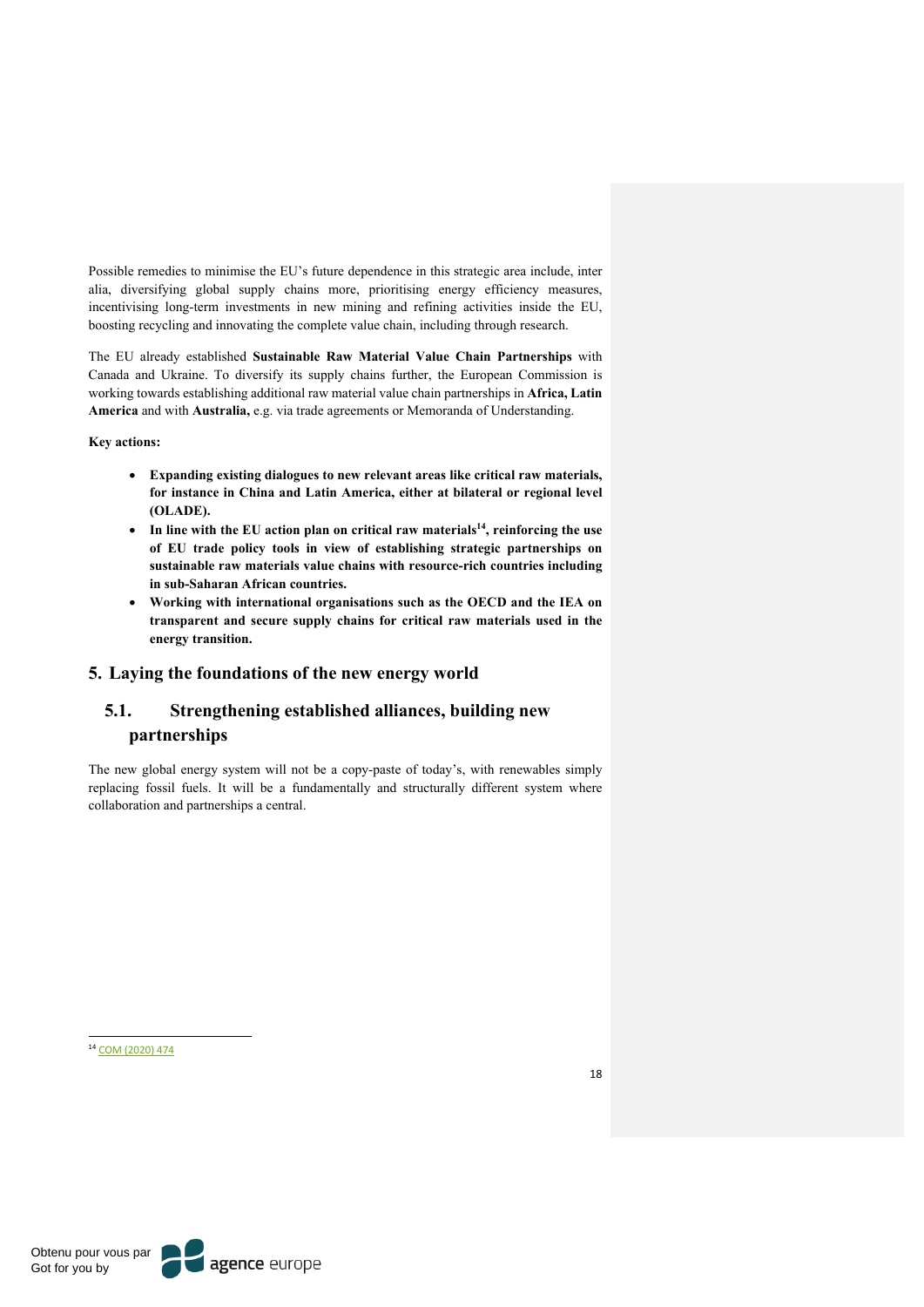

IRENA: Shifts in the value of trade in energy commodities, 2020 to 2050

The imperative to fight climate change and build a global green energy system is bound to strengthen the alliances with partners with whom we share a strong basis of common values. Currently, the interests and priorities of the EU and the US are aligned across the full energy policy spectrum and working in tandem, we have the gravitas to affect positive change globally. The energy relationship with Canada is equally strong and expressed in an active High-Level Energy Dialogue. The EU will continue to work with countries like Norway, Japan, Australia, United Kingdom and others to further the energy transition and work on mutually relevant priorities.

Both Eastern and Southern Neighbourhood will continue to be crucial for the EU. Ukraine, Moldova, Georgia and the Western Balkans are of particular importance as Russia's military aggression has direct impact on their energy systems that are closely integrated with EU's energy system. The energy relations with Eastern Partnership countries will need to be reinforced and reviewed, while remaining focused on sustainable energy security and the clean energy transition, following the commitments at the 6<sup>th</sup> Eastern Partnership Summit in December 2021.

For the Southern Neighbourhood, a common Mediterranean energy policy should be agreed based on the Union for the Mediterranean Ministerial Declaration adopted in June 2021. Its aim should be to massively deploy renewable energy in those countries and lay down the foundation for domestic use and a clean energy export industry, including renewable hydrogen and its derivatives.

Energy transition will continue to change the geopolitical landscape, offering, thus, important opportunities for regional cooperation between coastal states notably in the Eastern and Southern Mediterranean region. The region has a big untapped potential for renewable energy, which can support EU's strategic resilience. The EU will support regional cooperation between

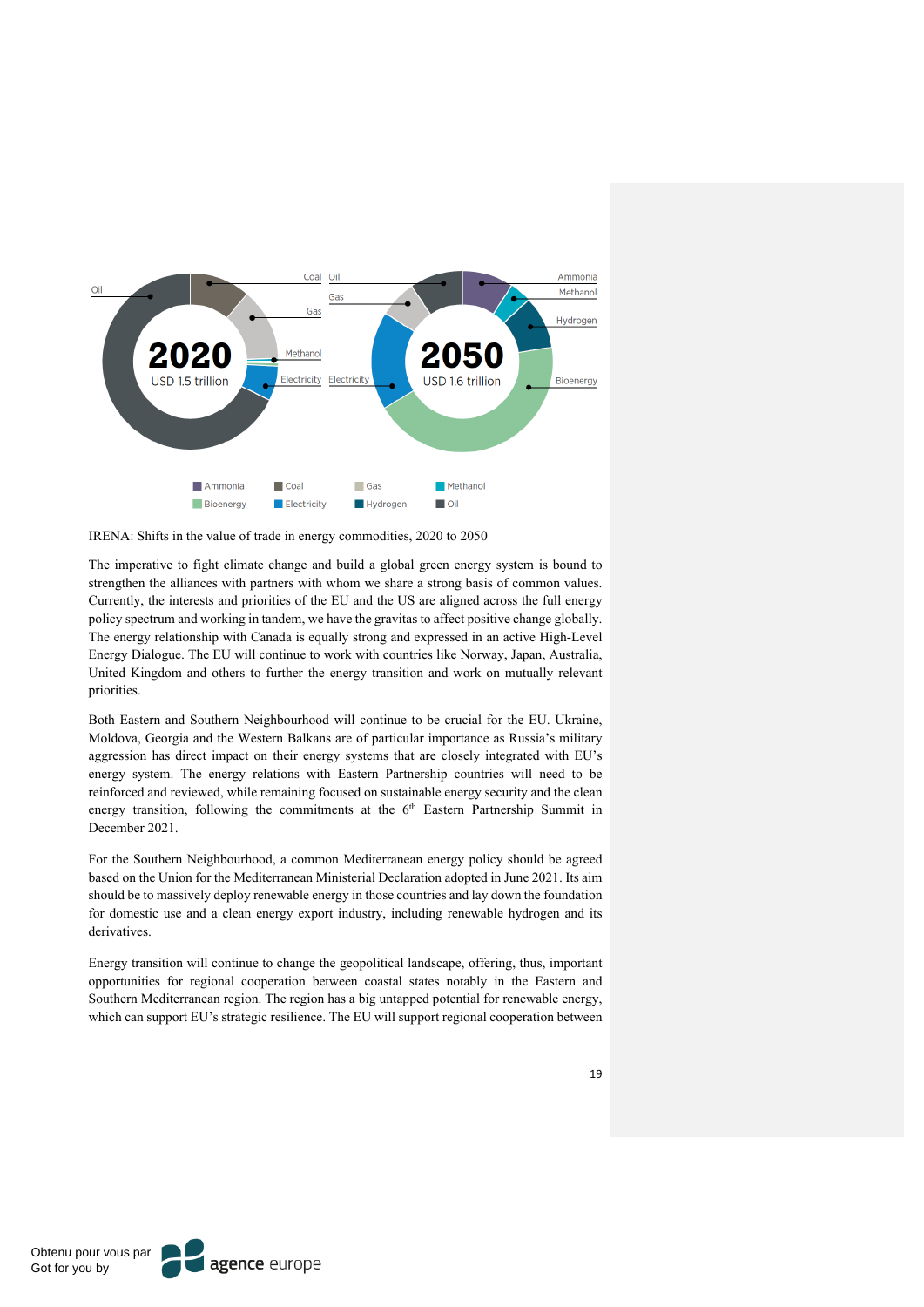the interested actors, also with the purpose of promoting confidence building, green growth, prosperity and sustainable development in the region.

Africa is a key partner for the EU. In addition to the EU's development policy objectives, stronger trade and investment engagement with African countries is expected as they are increasingly becoming fast growing markets for clean energy technologies. Sub-Saharan African countries also contribute to the EU's energy security, today with oil and LNG supplies, and in future through green hydrogen and derivative fuels as well as through raw materials critical to the green energy transition.

The EU must also continue to closely engage counties that are key for making the energy transition possible. As part of the EU-India Clean Energy and Climate Partnership, the EU will intensify its energy cooperation with India further in support of accelerating the local roll-out of renewables and the rapid decarbonisation of its industry. India plans to develop 500 GW of non-fossil energy capacity by 2030. The EU will support joint activities in the areas of offshore wind and solar energy and their integration through smart grids.

Similarly, the EU is continuing to further work with China on power market reform and to render the energy system more effective and efficient. Cooperation will focus on electricity systems, grid-modelling, financing of energy efficiency and business cooperation.

As laid out in the Joint Communication on the Gulf<sup>15</sup>, the EU will also step up its cooperation with Gulf countries on climate action and clean energy transition by facilitating exchanges and partnerships on renewable energy (including renewable hydrogen), energy efficiency, carbon capture utilisation and storage, carbon pricing and carbon markets, climate change adaptation, disaster risk reduction and resilience. In order to better structure its cooperation with the Gulf, the Commission proposed to hold annual ministerial meetings on the green transition complemented by related private sector initiatives.

In the current geopolitical landscape, Central Asia is a key region rich in resources. Building upon the region's potential in solar, wind and hydroelectric energy, the EU will encourage Central Asia's reforms of the energy sector and transition to a low-carbon economy, as well as cooperation on critical raw materials with countries like Kazakhstan.

It is crucial that as the EU strives to make the green transition a reality, we reach out, collaborate and listen to the entire world.

## **5.2. Geopolitics and Global Energy Architecture**

Russia's invasion of Ukraine is a stark reminder that the world is marked by major geopolitical and economic power rivalries. Relations between major powers could become increasingly confrontational and unilateralist as the consequences of the invasion become more evident, leading to competing visions and agendas.



<sup>&</sup>lt;sup>15</sup> Joint Communication to the European Parliament and the Council on a Strategic Partnership with the Gulf, COM (2022) XXX final, 18.5.2022.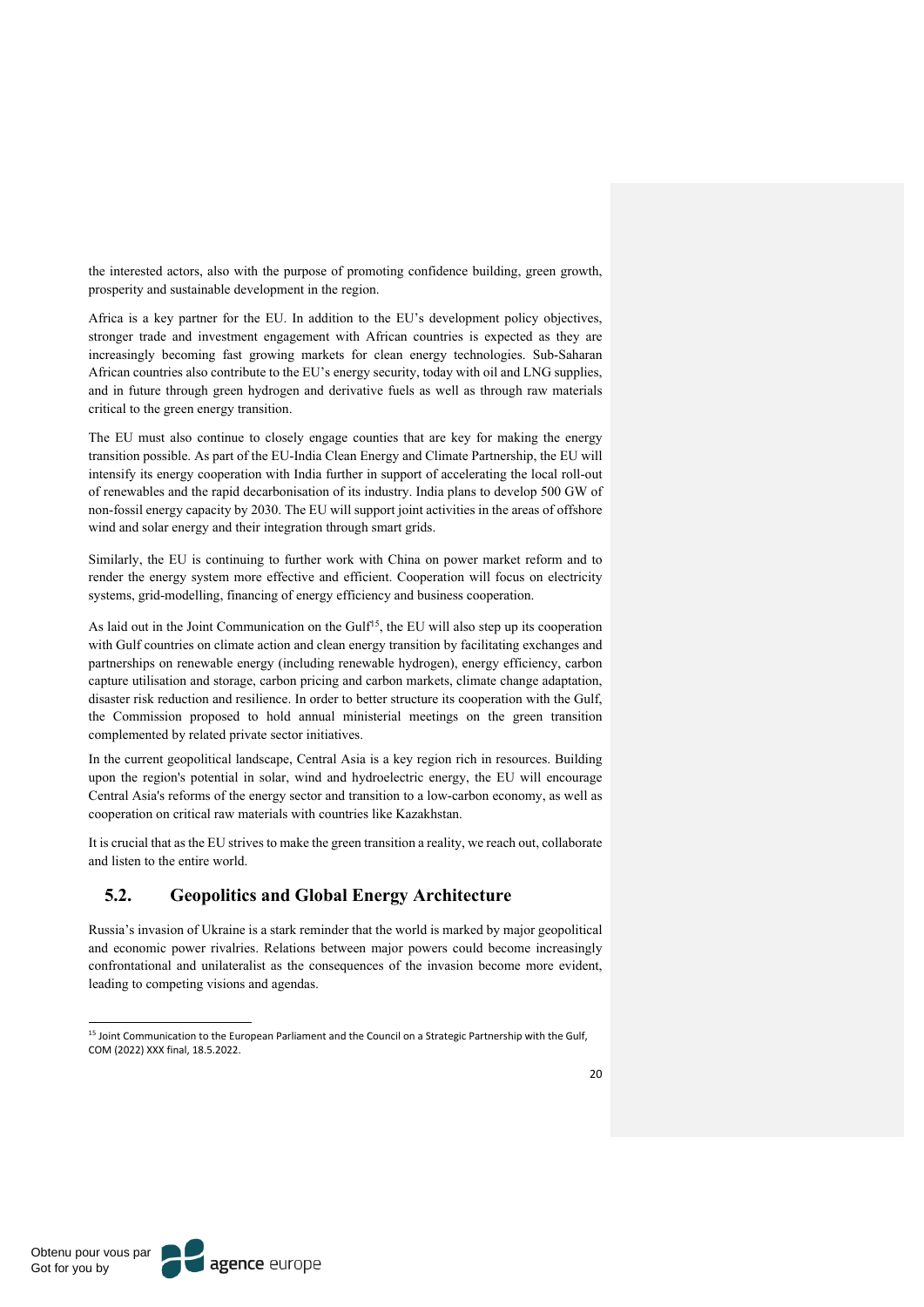In this multipolar landscape, the energy transition can support the EU achieving its broader geopolitical objectives to reinforce resilience and strategic autonomy. The European Commission and the High Representative will promote EU's energy and resource security as strategic objectives by reinforcing the role of energy diplomacy in the foreign and security policy. This will require strengthening monitoring mechanisms, foresight and assessment of the strategic implications of the global energy transition on partner countries.

While addressing effectively the formidable challenges of the global energy transition require trust and cooperation within the international community, this happens at a moment in which the pressure towards regionalisation and fragmentation is increasing at global level.

The EU will pursue concerted global action, including in the multilateral arena to respond to the global crises of climate change, energy security and energy prices.

On 17 February 2021, the European Commission and the High Representative put forward a strategy to strengthen the EU's contribution to rules-based multilateralism, laying out the EU's expectations of and ambitions for the multilateral system. The principles outlined in the Joint Communication apply also in the multilateral energy landscape.

The growing global energy related challenges call for more multilateral governance and rulesbased international cooperation on energy. The strategy to strengthen the EU's contribution to rules-based multilateralism16 lays out the principles that will underpin the EU's actions. Multilateral energy organisations and forums such as the International Renewable Energy Agency (IRENA), the International Energy Agency (IEA), the Energy Community, the International Solar Alliance, the Clean Energy Ministerial and Mission Innovation, the Global Covenant of Mayors for Climate and Energy, G7, G20, and others have a key responsibility in promoting the energy transition globally.

Some organisations, such as the Energy Charter, are in urgent need of deep modernisation in order to align them with the 2050 goals, and the EU is actively addressing this.

In 2014, the G20 Leaders agreed to make international energy institutions more representative and inclusive of emerging and developing economies. Organisations such as the IEA have been acting on this commitment through the open door policy, and the EU will continue to be supportive of this.

The EU together with its Member States as part of the Team Europe approach will increasingly contribute to leadership and inclusive decision shaping through greater participation in governing bodies of relevant organisations. The EU should also weigh up the benefits of upgrading its collective presence to a full membership in the energy forums considered key and strategic for advancing the European Green Deal Agenda.

**a supprimé:** ¶

 $21$